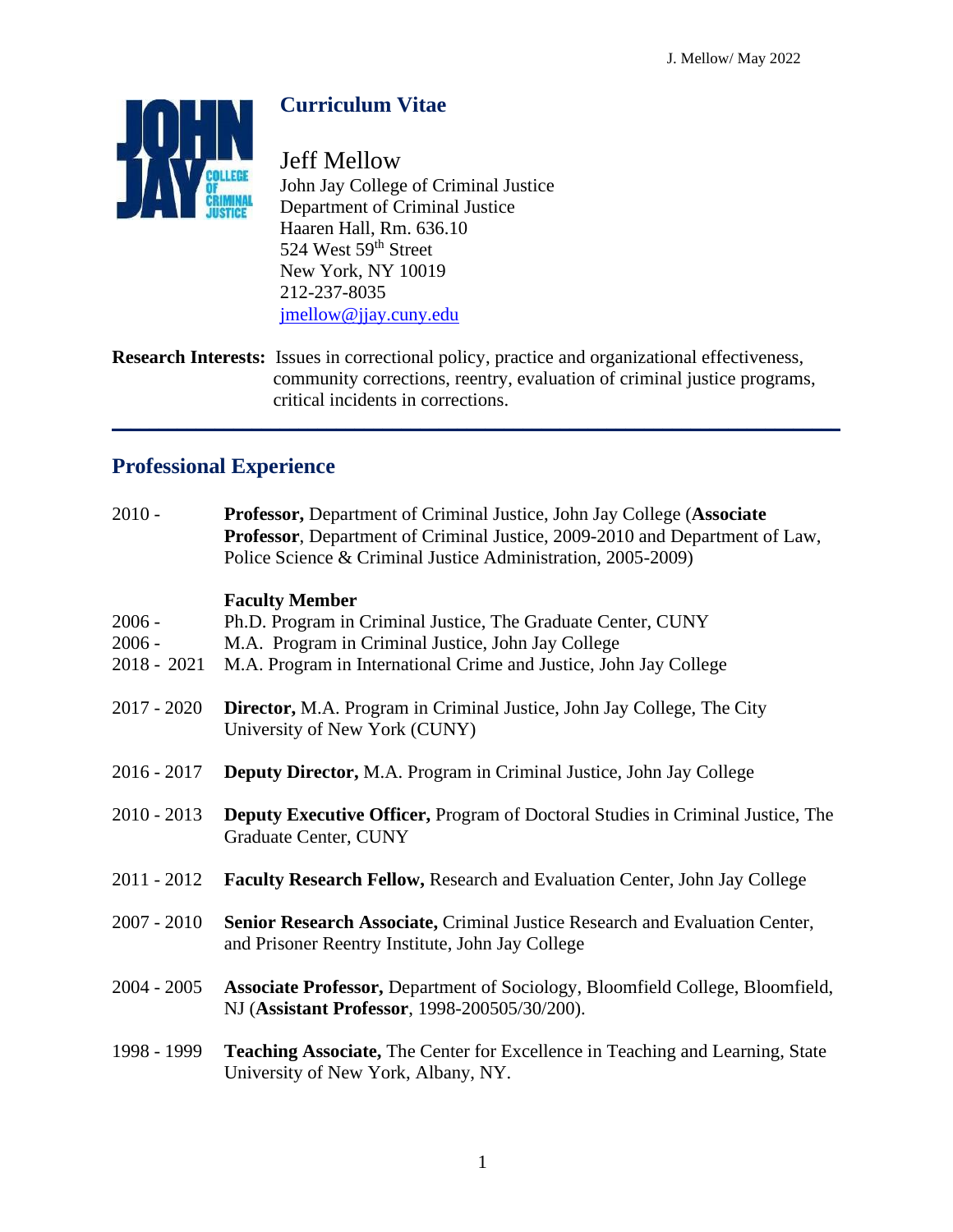1991 - 1992 **News Producer,** Law Enforcement Training Network (LETN), Dallas, TX.

#### **Academic Degrees**

| 2001 | <b>Ph.D.</b> , Criminal Justice, University at Albany, State University of New York,<br>Albany, NY. |
|------|-----------------------------------------------------------------------------------------------------|
| 1995 | <b>M.A., Criminal Justice, University at Albany, State University of New York,</b><br>Albany, NY.   |
| 1989 | <b>B.A., International Studies, American University, Washington, DC.</b>                            |

## **Publications**

*'\*' student author (designates research conducted while a student)*

### *Refereed journal articles*

- Sebastian Galleguillos\*, Mauricio Sánchez Cea, Deborah Koetzle, **Jeff Mellow**; Diego Piñol Arriagada and Craig Schwalbe. (2022). The COVID-19 pandemic and probation in Chile: Remote supervision and regional differences. International Criminology. DOI: 10.1007/s43576022000443
- Irina Fanarraga-Robles\*, Samantha Barthelemy\*, Deborah Koetzle, and **Jeffrey Mellow**. (2021). A Content Analysis of Prison Websites: Exploring Approaches to Rehabilitation in Latin America. *International Journal of Offender Therapy and Comparative Criminology.* DOI: 10.1177/0306624X211010292
- **Mellow, Jeff**, Deborah Koetzle and Lidia Vasquez.\* (2019). Evaluación de Equipos Técnico Criminológicos para Reducir el Hacinamiento en las Prisiones Salvadoreñas (Assessing Criminological Technical Teams to Reduce Overcrowding in Salvadoran Prisons)*. Revista de la Maestría en Administración Pública: Administración Pública y Políticas de Reinserción Social* (special issue on public administration and reintegration policies)
- Koetzle, Deborah and **Jeff Mellow**. (2019). Mejorando la Gestión Penitenciaria y la Reintegración en la Comunidad a Través del Riesgo, la necesidad y la responsividad (Improving Prison Management and Community Reintegration through Risk, Need, and Responsivity)*. Revista de la Maestría en Administración Pública: Administración Pública y Políticas de Reinserción Social.* (special issue on public administration and reintegration policies)
- Limoncelli, Katherine\*, **Jeff Mellow** and Chongmin Na. (2019). Determinants of Inter-Country Prison Incarceration and Overcrowding in Latin America and the Caribbean*. International Criminal Justice Review*. [DOI: 10.1177/1057567719830530](https://doi.org/10.1177/1057567719830530)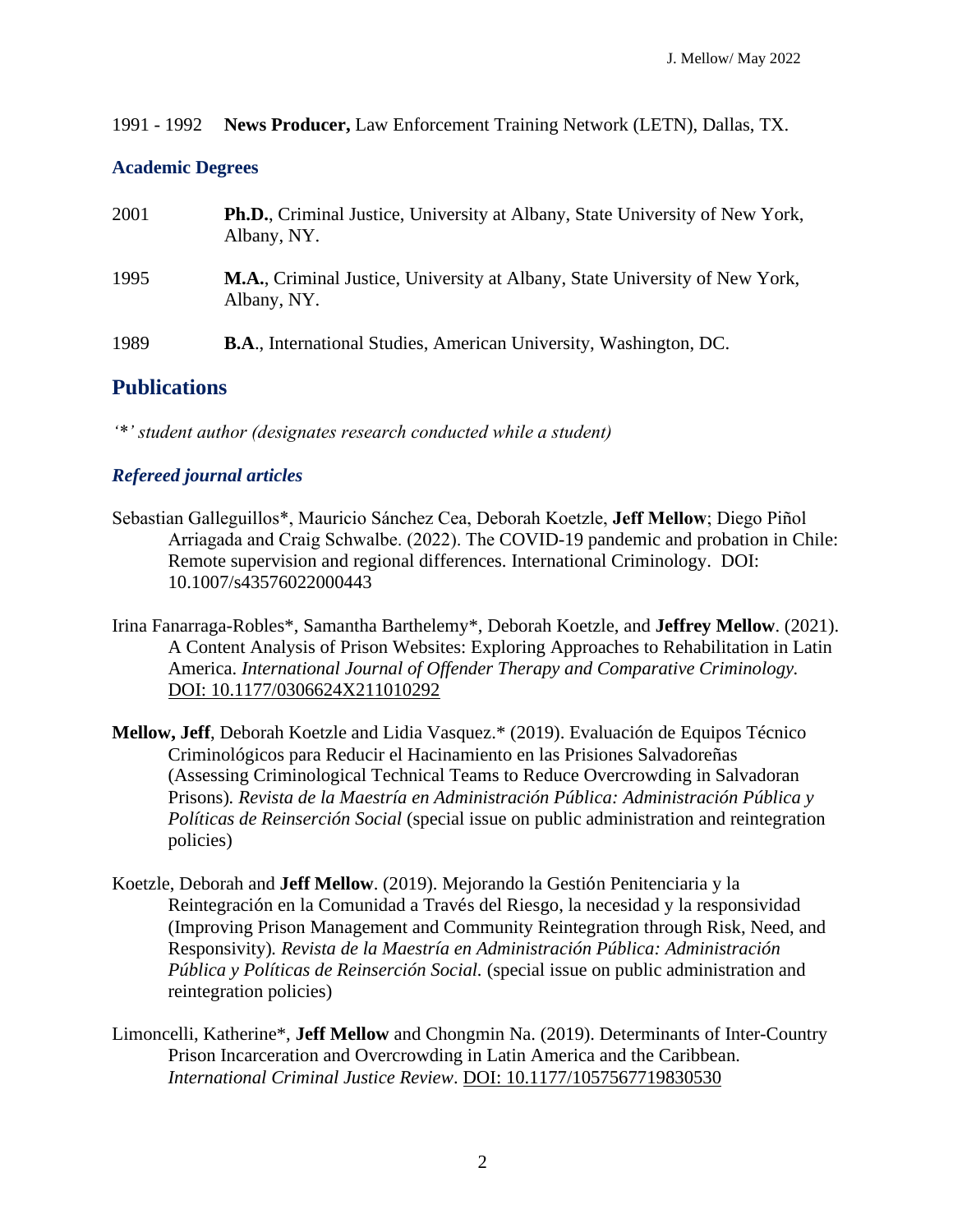- Scott, Jacqueline\*, Gohar Petrossian, **Jeff Mellow** and Bryce Peterson*.* (2018). Understanding Risky Facilities: Analysis of Factors Associated with Jails Escapes in Eight States*. Security Journal*, 31: 805-820. [DOI: 10.1057/s41284-018-0132-7](https://doi.org/10.1057/s41284-018-0132-7)
- Thomas, Amanda L.\*, Jacqueline Scott\* and **Jeff Mellow**. (2018). The Validity of Open-Source Data when Assessing Jail Suicides*. Health & Justice,* 6:11. [DOI: 10.1186/s40352-018-](https://doi.org/10.1186/s40352-018-0069-2) [0069-2](https://doi.org/10.1186/s40352-018-0069-2)
- Cho, Younoh and **Jeff Mellow**. (2018). Exploring the Impact of an Automated Voiceprint Recognition Supervision (AVRS) Curfew Program on Recidivism of Juvenile Probationers in Korea. *International Journal of Offender Therapy and Comparative Criminology*, 62, 4425-4444. [DOI: 10.1177/0306624X18790427](https://doi.org/10.1177%2F0306624X18790427)
- Kim, Mijin\* and **Jeff Mellow**. (2018). Analysis of "Powder Keg Theory" in State Escape Statutes. *Criminal Justice Policy Review,* 29, 3-23. [DOI: 10.1177/0887403415619006](https://doi.org/10.1177%2F0887403415619006)
- **Mellow, Jeff** and Kevin Barnes-Ceeney. (2017). Key Factors to Promote Successful Comprehensive Reentry Initiatives. *Federal Probation*, 81, 22-31. https://www.uscourts.gov/federal-probation-journal/2017/12/key-factors-promotesuccessful-comprehensive-reentry-initiatives
- **Mellow, Jeff**, Bryce Peterson and Mijin Kim\*. (2017). An Analysis of CRIPA Findings Letters Issued to Jails for Constitutional Violations by the Department of Justice. *American Journal of Criminal Justice,* 42, 69-85. [DOI: 10.1007/s12103-016-9347-5](https://doi.org/10.1007/s12103-016-9347-5)
- Peterson, Bryce\*, Adam Fera\* and **Jeff Mellow**. (2016). Escapes from Correctional Custody: A New Examination of an Old Phenomenon. *The Prison Journal*, 96, 511-533. [DOI:](https://doi.org/10.1177%2F0032885516650873)  [10.1177/0032885516650873](https://doi.org/10.1177%2F0032885516650873)
- Sung, Hung-En, **Jeff Mellow**, Robert Vaughan & Ernie Drucker. (2016). Building Infrastructure and Capacity for Correctional Health Research in a College of Criminal Justice: Lessons and Promises. *The Prison Journal,* 96, 304-328. DOI: [10.1177/0032885515618469](https://doi.org/10.1177%2F0032885515618469)
- Cantora, Andrea, **Jeff Mellow** and Melinda Schlager. (2016). Social Relationships and Group Dynamics inside a Community Correction Facility for Women. *International Journal of Offender Therapy and Comparative Criminology,* 60, 1016-1035. DOI: [10.1177/0306624X15591805](https://doi.org/10.1177/0306624X15591805)

Reprinted in Mallicoat, S. L.(Ed.) (2018). *Women, gender, and crime: A text/reader*, *Third edition*. LA: Sage Publishing.

- Chintakrindi, Sriram\*, Hung-En Sung, **Jeff Mellow** and Jeremy Porter. (2015). Empirical Test of Low Self-Control Theory Using Post-Treatment Substance Use and Recidivism Outcomes of Parolees Participating in an Experimental Intervention. *Criminology, Criminal Justice, Law & Society*, 16, 41-42.
- Yu, Violet, Hung-En Sung and **Jeff Mellow**. (2015). Self-perceived Health Improvements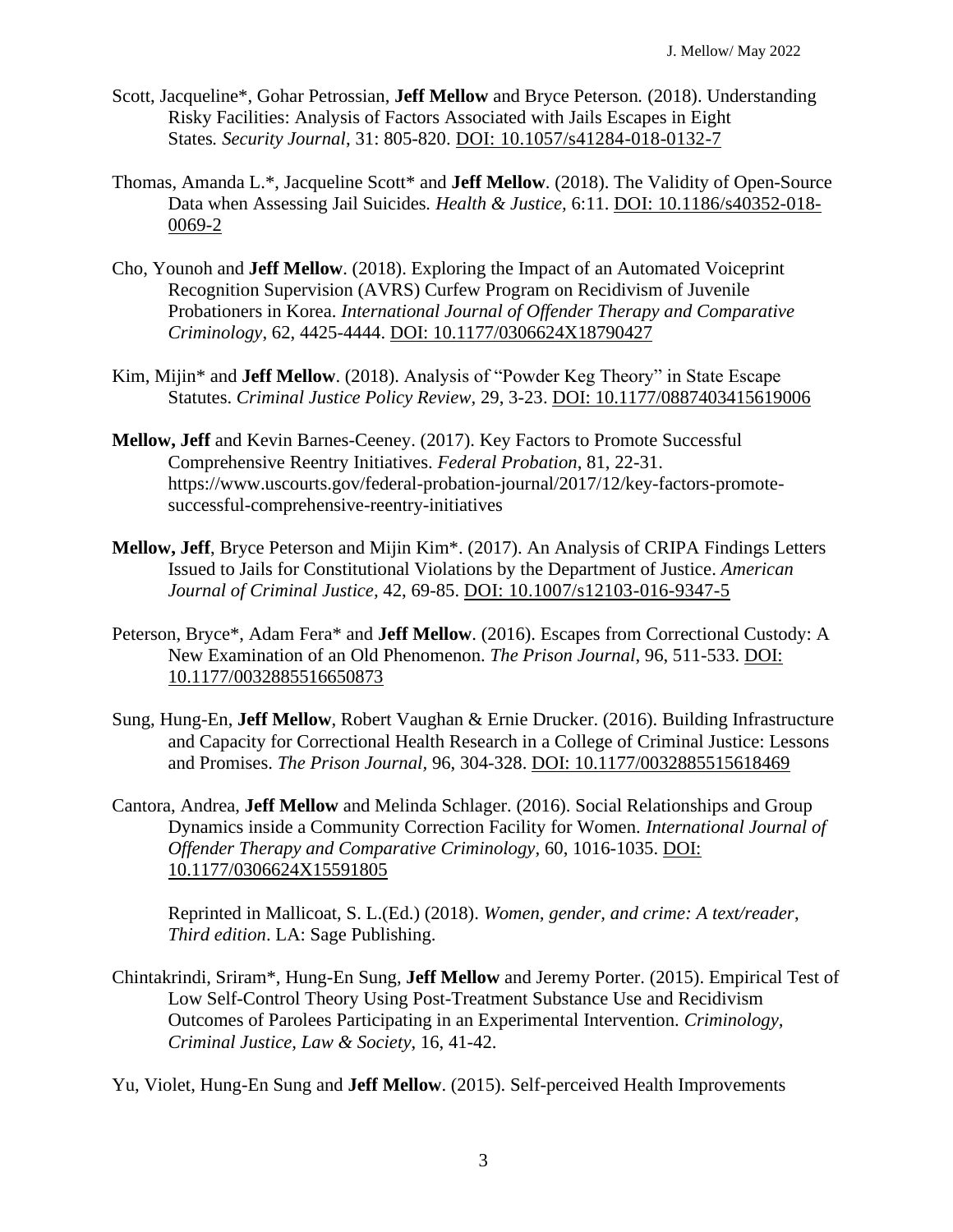among Prison Inmates. *Journal of Correctional Health Care*, 21, 59-69*.* DOI: [10.1177/1078345814558048](https://doi.org/10.1177/1078345814558048)

- Cantora, Andrea\*, **Jeff Mellow** and Melinda Schlager. (2014). What about Nonprogrammatic Factors? Women's Perceptions of Staff and Resident Relationships in a Community Corrections Setting*. Journal of Offender Rehabilitation,* 53, 35-56. DOI: [10.1080/10509674.2013.861315](https://doi.org/10.1080/10509674.2013.861315)
- Sung-Suk Yu, Hung-En Sung, **Jeff Mellow** and Amy Shlosberg\*. (2014). Prevalence and Correlates of Suicidal Ideation among Parolees. *Psychiatric Services*, 65, 381-386. [DOI:](https://doi.org/10.1176/appi.ps.201300062)  [10.1176/appi.ps.201300062](https://doi.org/10.1176/appi.ps.201300062)
- Williams, Brie, Marc Stern, **Jeff Mellow,** Meredith Safer and Robert Greifinger. (2012). Aging in Correctional Custody: Setting a Policy Agenda for Older Prisoner Health Care. A*merican Journal of Public Health,* 102, 1475-1481. [DOI: 10.2105/AJPH.2012.300704](https://doi.org/10.2105/AJPH.2012.300704)
- White, Michael D., Jessica Saunders\*, Christopher Fisher\* and **Jeff Mellow**. (2012). Exploring Inmate Reentry in a Local Jail Setting: Implications for Outreach, Service Use, and Recidivism*. Crime and Delinquency*, 58, 124-146. [DOI: 10.1177/0011128708327033](https://doi.org/10.1177%2F0011128708327033)
- Sung, Hung-En and **Jeff Mellow**. (2011). Health and Justice in the 21st Century: Criminalization of Disease, Medicalization of Justice and Beyond. *Corrections Compendium*, 36, 11-16.
- White, Michael D., **Jeff Mellow**, Kristin Englander\*, and Marc Ruffinego\*. (2011). Halfway Back: An Alternative to Revocation for Technical Parole Violators. *Criminal Justice Policy Review,* 22, 140-166. [DOI: /10.1177/0887403410375109](https://doi.org/10.1177%2F0887403410375109)
- Sung, Hung-En, Annette M. Mahoney, and **Jeff Mellow**. (2011). Substance Abuse Treatment Gap among Parolees: Prevalence, Correlates, and Barriers. *Criminal Justice Review,* 36, 40-57. [DOI: 10.1177/0734016810389808](https://doi.org/10.1177%2F0734016810389808)
- Stern, Marc F., Robert B. Greifinger, and **Jeff Mellow.** (2010). Patient Safety: Moving the [Bar in](https://ajph.aphapublications.org/doi/abs/10.2105/AJPH.2009.184242)  Prison Health Care Standards. *American Journal of Public Health,* 100, 2103-2110. [DOI: 10.2105/AJPH.2009.184242](https://ajph.aphapublications.org/doi/abs/10.2105/AJPH.2009.184242)
- Sung, Hung-En, **Mellow, Jeff**, & Mahoney, Annette M. (2010). Jail Inmates with Co-Occurring Mental Health and Substance Use Problems: Correlates and Service Needs. *Journal of Offender Rehabilitation*. 49, 126-145. [DOI: 10.1080/10509670903534811](https://doi.org/10.1080/10509670903534811)
- Hoge, Steven K., Robert B. Greifinger, Thomas Lundquist and **Jeff Mellow**. (2009). Mental Health Performance Measurement in Corrections. *International Journal of Offender Therapy and Comparative Criminology*. 53, 634-647. [DOI: 10.1177/0306624X08322692](https://doi.org/10.1177%2F0306624X08322692)
- Baillargeon, Jacques, Brie A. Williams, **Jeff Mellow**, Amy Jo Harzke, Steven K. Hoge, and Robert Greifinger. (2009). Parole Revocation among Prison Inmates with Psychiatric and Substance Use Disorders*. Psychiatric Services*. 60, 1516-1521. [DOI:](https://doi.org/10.1176/ps.2009.60.11.1516)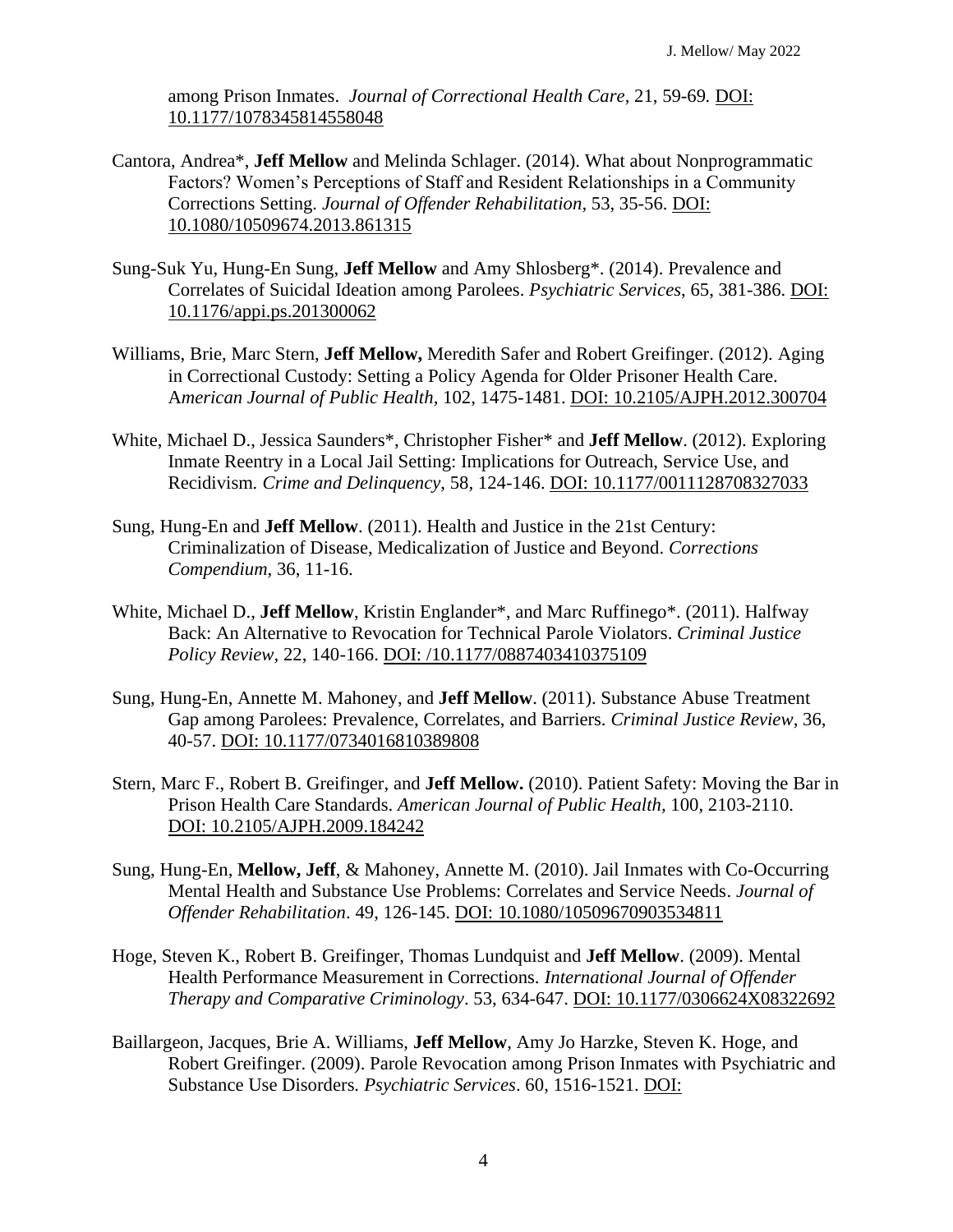[10.1176/ps.2009.60.11.1516](https://doi.org/10.1176/ps.2009.60.11.1516)

- Williams, Brie, Karla Lindquist, Terry Hill, Jacques Baillargeon, **Jeff Mellow**, Robert Greifinger, and Louise C. Walter. (2009). Caregiving Behind Bars: Correctional Officer Reports of Disability among Geriatric Prisoners. *Journal of the American Geriatrics Society.* 57, 1286-1292. DOI: [10.1111/j.1532-5415.2009.02286.x](https://doi.org/10.1111/j.1532-5415.2009.02286.x)
- **Mellow, Jeff**, Melinda Schlager and Joel Caplan\*. (2008). Using GIS to Evaluate Post-Release Prisoner Services in Newark, NJ. *Journal of Criminal Justice*. 36, 416-425. [DOI:](https://doi.org/10.1016/j.jcrimjus.2008.07.010)  [10.1016/j.jcrimjus.2008.07.010](https://doi.org/10.1016/j.jcrimjus.2008.07.010)
- **Mellow, Jeff** and Johnna Christian. Transitioning Offenders to the Community: A Content Analysis of Reentry Guides. (2008). *Journal of Offender Rehabilitation*. 47, 4, 339-355. [DOI: 10.1080/10509670801992111](https://doi.org/10.1080/10509670801992111)
- Naday, Alexandra\*, Josh Freilich and **Jeff Mellow**. (2008). The Elusive Data on Supermax Confinement. *The Prison Journal*. 88, 1, 69-93. [DOI: 10.1177/0032885507310978](https://doi.org/10.1177%2F0032885507310978)
- **Mellow, Jeff** and Robert Greifinger. The Evolving Standard of Decency: Post-Release Planning? (2008). *Journal of Correctional Health Care.* 14, 1, 21-30. [DOI: 10.1177/1078345807309617](https://doi.org/10.1177%2F1078345807309617)
	- Featured article in Robertson, James E. (2020). Discharge Planning: A New Affirmative Right. *Correctional Law Reporter*, February/March, 73-76.
- **Mellow, Jeff** and Robert Greifinger. (2007). Successful Reentry: The Perspective of Private Correction Health Care Providers. *Journal of Urban Health*, 84, 85-98. [DOI:](https://doi.org/10.1007/s11524-006-9131-9)  [10.1007/s11524-006-9131-9](https://doi.org/10.1007/s11524-006-9131-9)

Abridge version reprinted in *CorrDocs* (2008), The Newsletter of the Society of Correctional Physicians, 11, 1, 10.

- Christian, Johnna, **Jeff Mellow** and Shenique Thomas\*. (2006). Social and Economic Implications of Family Connections to Prisoners. *Journal of Criminal Justice,* 34, 443-452. [DOI: 10.1016/j.jcrimjus.2006.05.010](https://doi.org/10.1016/j.jcrimjus.2006.05.010)
- **Mellow, Jeff** and James N. Dickinson. (2006). The Role of Prerelease Handbooks for Prisoner Reentry. *Federal Probation*, 70, 1, 70-76.
- **Mellow, Jeff** and Lenny Ward. (2003). Community Strategies for Successful Reentry. *Perspectives*, 27, 4: 26-28.

### *Book Chapter*

**Mellow, Jeff**. (2022). Written Health Informational Needs for Reentry. In *Public Health Behind Bars: From Prisons to Communities.* Edited by Robert Greifinger, NY: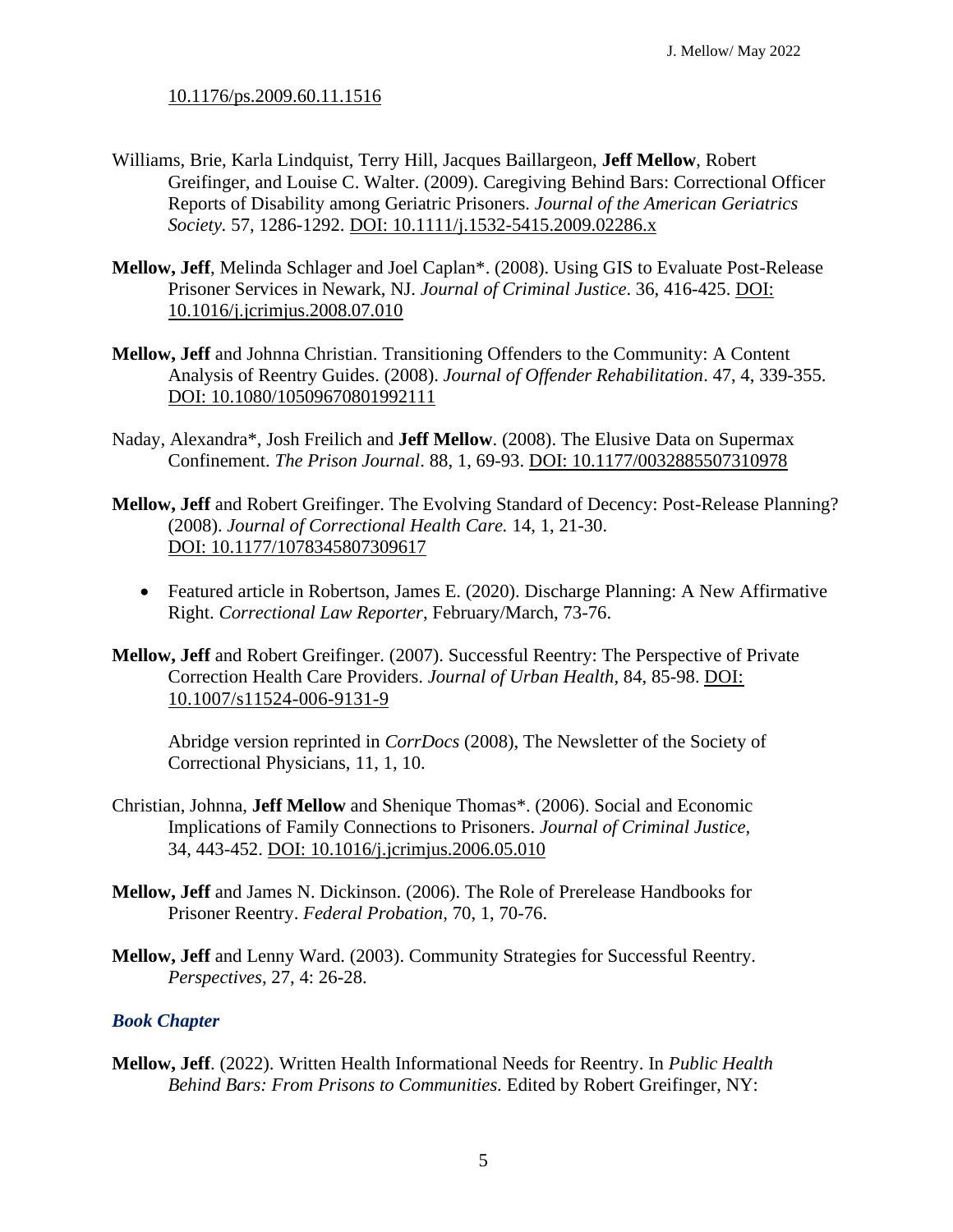Springer Press. DOI: 10.1007/978-1-0716-1807-3

**First edition: Mellow, Jeff**. (2007). Written Health Informational Needs for Reentry. In *Public Health Behind Bars: From Prisons to Communities.* Edited by Robert Greifinger, NY: Springer Press. DOI: 10.1007/978-0-387-71695-4

### *Monographs*

- Koetzle, Deborah, **Jeff Mellow,** Diego Piñol Arriagada, and Katheryne Pugliese. (2021). *A Practical Guide to Youth Risk and Need Assessments in Latin America and the Caribbean.* Washington: American Institute for Research and John Jay College. Available in English and Spanish at: [https://nationalreentryresourcecenter.org/resources/practical-guide-youth-risk-and-need](https://nationalreentryresourcecenter.org/resources/practical-guide-youth-risk-and-need-assessments-latin-america-and-caribbean)[assessments-latin-america-and-caribbean](https://nationalreentryresourcecenter.org/resources/practical-guide-youth-risk-and-need-assessments-latin-america-and-caribbean)
- **Mellow, Jeff,** Gary Christensen, Kevin Warwick and Janeen Buck Willison. (2010). *Transition from Jail to Community Online Learning Toolkit*. Washington: National Institute of Corrections. 238 pages. **Revised 2014 & 2015**. Available at: <https://info.nicic.gov/tjc/>
- **Mellow, Jeff**, Debbie Mukamal, Stefan LoBuglio, Amy Solomon and Jenny Osborne. (2008). *The Jail Administrator's Toolkit for Reentry.* Washington: Bureau of Justice Assistance. <https://www.ncjrs.gov/pdffiles1/bja/222041.pdf>
- Solomon, Amy, Jenny Osborne, Stefan LoBuglio, **Jeff Mellow** and Debbie Mukamal. (2008). L*ife After Lockup: Improving Reentry from Jail to the Community*. Washington: Bureau of Justice Assistance.<https://www.ncjrs.gov/pdffiles1/bja/220095.pdf>
- **Mellow, Jeff**, Steven K. Hoge, Josh Lee, Mangai Natarajan, Sung-suk Violet Yu\*, Robert Greifinger, and Gary Belkin. (2008). *Mapping the Innovation in Correctional Health Care Service Delivery in New York City*. NY: John Jay College of Criminal Justice. [https://justiceandopportunity.org/wp](https://justiceandopportunity.org/wp-content/uploads/2016/04/NYCMappingHeathCare.pdf)[content/uploads/2016/04/NYCMappingHeathCare.pdf](https://justiceandopportunity.org/wp-content/uploads/2016/04/NYCMappingHeathCare.pdf)
- **Mellow, Jeff.** (2001). *The Development and Validation of a Questionnaire to Measure Ethnicity: Targeted for Legal, Security, Programming, and Reporting Purposes with Prison Populations* (Doctoral dissertation). Retrieved from ProQuest Dissertations and Theses. (Accession Order No. 3012368)

### *Technical Reports*

- **Mellow, Jeff**, Deborah Koetzle, Hung-En Sung, Lidia Vasquez\* and Mayra Nieves. (2019). *Reducing Overcrowding in Salvadoran Prisons – Final Report*. NY: John Jay College of Criminal Justice.
- Buck Willison, Janeen, **Jeff Mellow** and Travis Reginal. (2018). *Sustaining Systems Change: Findings from a Transition from Jail Community (TJC) Initiative Stakeholder Survey*. DC. Urban Institute. [https://nicic.gov/sustaining-systems-change-findings-transition-jail-](https://nicic.gov/sustaining-systems-change-findings-transition-jail-community-initiative-stakeholder-survey)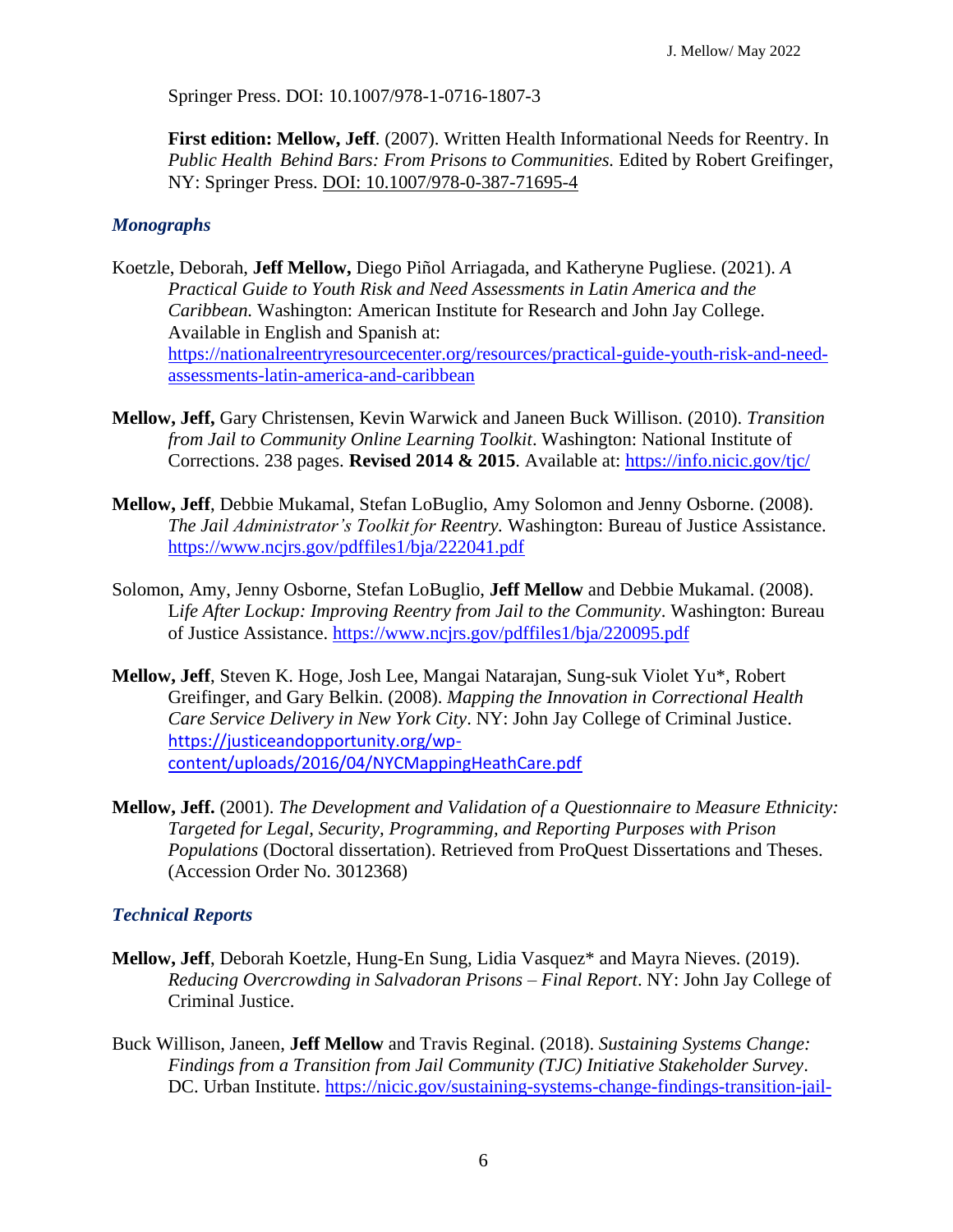[community-initiative-stakeholder-survey](https://nicic.gov/sustaining-systems-change-findings-transition-jail-community-initiative-stakeholder-survey)

- Barnes-Ceeney, Kevin and **Jeff Mellow**. (2015). *The NeON Initiative: An Evaluation of a Community-Oriented Probation Model in New York City*. NY: John Jay College of Criminal Justice.
- Cory Feldman\*, **Mellow, Jeff**, and Robert E. Worden. (2011). *Borough of Manhattan Arrestee Drug Abuse Monitoring (ADAM) II Bulletin*, Volume 1, Number 2, NY: John Jay College of Criminal Justice.
- **Mellow, Jeff**, Cory Feldman\* and Robert E. Worden. (2010). *Borough of Manhattan Arrestee Drug Abuse Monitoring (ADAM) II Bulletin*, Volume 1, Number 1, NY: John Jay College of Criminal Justice.
- **Mellow, Jeff**, Mike White, Nancy Jacobs, and Gipsy Escobar\*. (2009). *The Community Oriented Correctional Health Service Model: Implementation in the District of Columbia Department of Corrections*. NY: Criminal Justice Research and Evaluation Center, John Jay College.

#### **Other** *Publications*

- Peterson, Bryce\* and **Jeff Mellow.** (2017). Escapes from Prison. In *The Encyclopedia of Corrections, edited by* Kent Kerley, Wiley-Blackwell: Oxford.
- **Mellow, Jeff**. (2008). Guest Editorial: The Trend is Your Friend: Why We Must Embrace Discharge Planning, *CorrectCare*. 22, 1, 3.

Reprinted in Sheehan, Paul (2008, Dec. 22). *The elements of inmate re-entry*, Corrections.com

- **Mellow, Jeff**. (2005). Fourteenth Amendment. In *Encyclopedia of Prisons and Correctional Facilities, edited by* Mary Bosworth, Sage Publications: Thousand Oaks, CA.
- Fishman, Nancy and **Jeff Mellow**. (2005). *The Essex County Smart Book: A Resource Guide for Going Home*. Trenton, NJ: New Jersey Department of Corrections. Reprinted 2008.
- **Mellow, Jeff** and Paul Shane. (2002). *The Prisoners and their Families Newark Agency Directory*. Rutgers-Newark.
- **Mellow, Jeff**. (1996). Measuring Race: Historical and Contemporary Issues. *The Criminologist*. 21, 2, 6-7.

#### *In Progress*

Thanaphon Nunphong\*, Jeff Mellow, Deborah Koetzle, and Craig Schwalbe. The new normal of probationary practices with COVID-19 in Thailand: Changes in strategies with regards to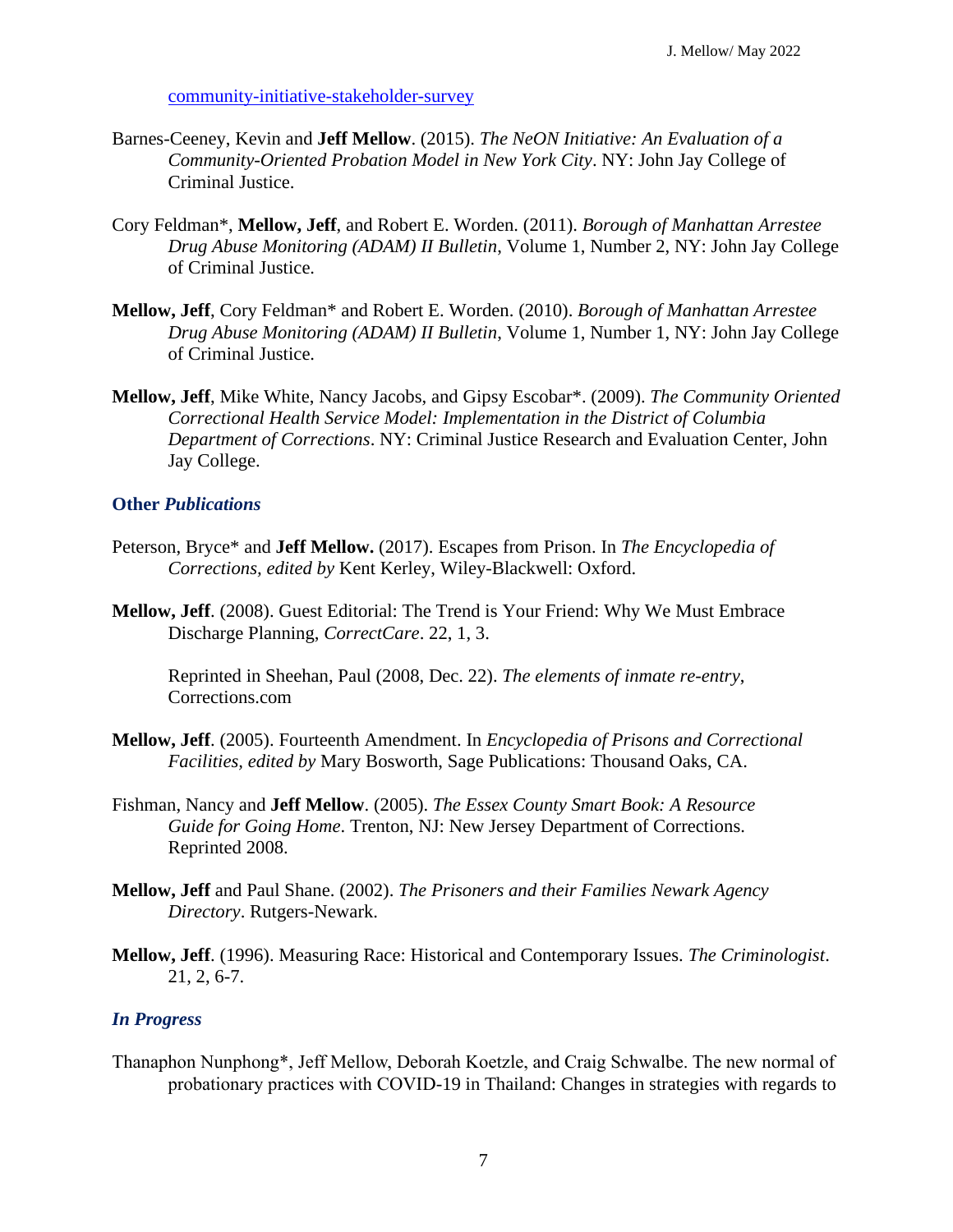probation supervision.

# **Honors and Awards**

| 2015, 2018,<br>2019 | Honoree, John Jay College of Criminal Justice Recognition of Faculty and Staff<br>who have Received Major and External Grants and Awards<br>Provost's Office, John Jay College of Criminal Justice |
|---------------------|----------------------------------------------------------------------------------------------------------------------------------------------------------------------------------------------------|
| $2011 - 2013$       | <b>Certificate of Recognition for Outstanding Scholarly Achievements</b><br>The City University of New York                                                                                        |
| $2010 - 2012$       | <b>Certificate of Appreciate for Guidance and Encouragement of Dean's List</b><br><b>Students</b><br>Provost's Office, John Jay College of Criminal Justice                                        |
| 2010                | <b>Certificate of Recognition, Recipients of Major Institutional Grants for</b><br><b>Education and Public Service.</b><br>The Graduate School and University Center New York City                 |
| 2008                | Certificate of Appreciate for Guidance and Encouragement of Dean's List<br><b>Students</b><br>Provost's Office, John Jay College of Criminal Justice                                               |
| $2007 - 2010$       | <b>Certificate of Recognition for Outstanding Scholarly Achievements</b><br>The City University of New York                                                                                        |
| $2008 - 2009$       | <b>Faculty Scholarly Excellence Award.</b><br>Provost's Office, John Jay College of Criminal Justice                                                                                               |

# **Research Grant Activities**

## *External*

| $2021 - 2022$ | Western Hemisphere Rule of Law Index and Analysis Program: Inmate                                   |
|---------------|-----------------------------------------------------------------------------------------------------|
|               | <b>Surveys in El Salvador and Guatemala</b>                                                         |
|               | <b>Role:</b> Co-principal Investigator (with Deborah Koetzle)                                       |
|               | <b>Funding:</b> The Bureau of International Narcotics and Law Enforcement Affairs,                  |
|               | United States Department of State, \$1,684,194                                                      |
|               | 2021 – 2022 Accusatorial Transition Report: Western Hemisphere Rule of Law Index                    |
|               | and Analysis Program<br><b>Role:</b> Senior Advisor (PI, Verónica Michel-Luviano, John Jay College) |
|               | <b>Funding:</b> The Bureau of International Narcotics and Law Enforcement Affairs,                  |
|               |                                                                                                     |
|               | United States Department of State, \$840,224                                                        |
| 2021          | Latin America and the Caribbean Youth Violence Prevention Risk and Need                             |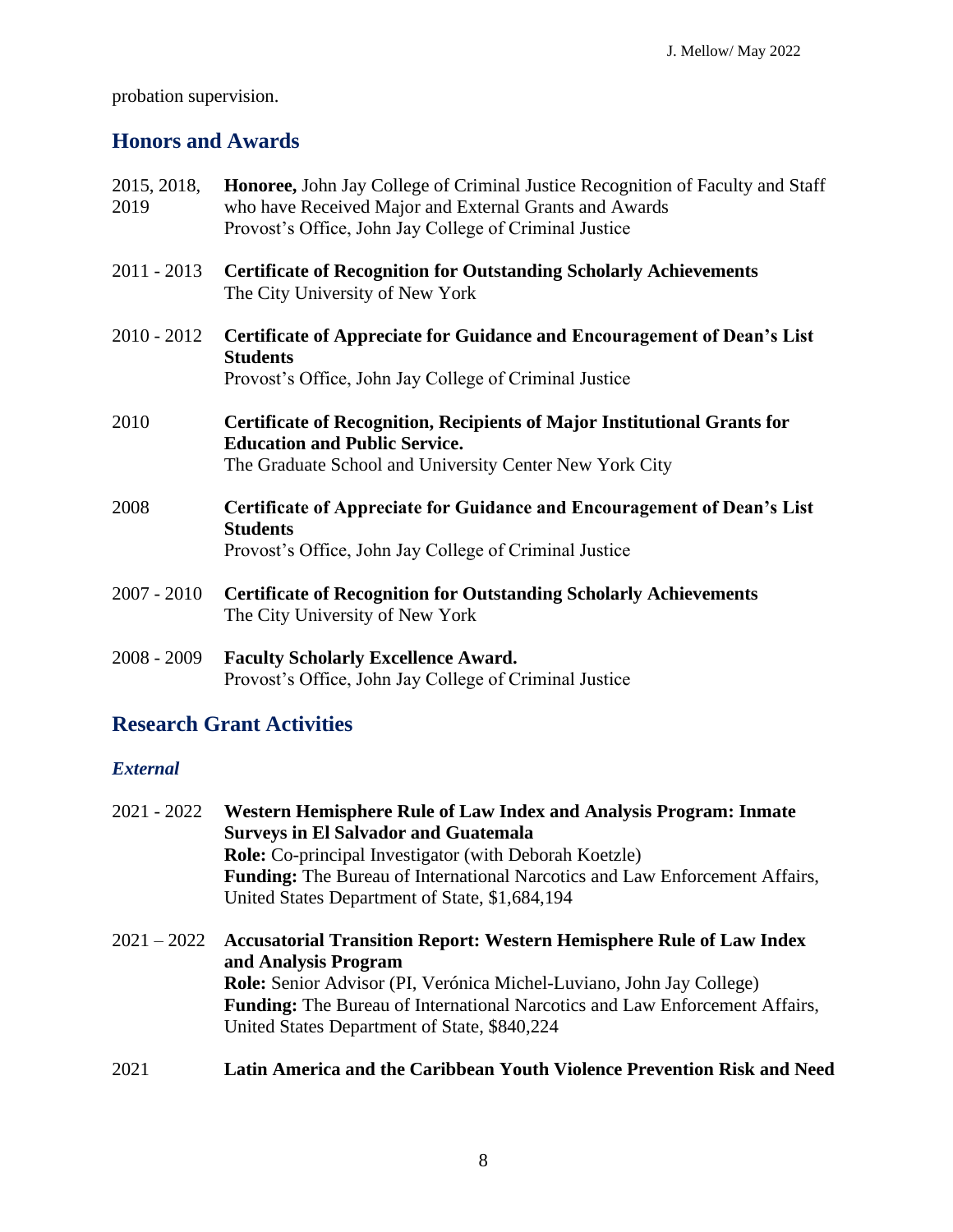|               | <b>Assessment Guide</b><br>Role: Co-principal Investigator (with Deborah Koetzle)<br><b>Funding:</b> U.S. Agency for International Development via American Institutes<br>for Research, \$100,000                                                                                                                                       |
|---------------|-----------------------------------------------------------------------------------------------------------------------------------------------------------------------------------------------------------------------------------------------------------------------------------------------------------------------------------------|
| 2019          | Reducing Barriers to Employment for Formerly-Incarcerated People in El<br><b>Salvador</b><br>A colaborativa grant with Fundacion Transparencia, El Salvador<br><b>Role:</b> Co-principal Investigator (with Jennifer Peirce)<br>Funding: Fundación Transparencia, \$12,000                                                              |
| $2017 - 2019$ | <b>Reducing Overcrowding in Salvadoran Prisons</b><br>Role: Co-principal Investigator (with Mayra Nieves)<br><b>Funding:</b> The Bureau of International Narcotics and Law Enforcement Affairs,<br>United States Department of State, \$499,974                                                                                         |
| $2012 - 2018$ | The Transition from Jail to Community Project, Phases 2 & 3<br>Role: Consulting Investigator (PI, Jesse Jannetta, Urban Institute)<br>Funding: U.S. Department of Justice, \$499,000                                                                                                                                                    |
| $2012 - 2014$ | <b>Neighborhood Opportunity Network (NeON) Evaluation.</b><br><b>Role:</b> Co-principal Investigator (with Kevin Barnes-Ceeney)<br><b>Funding:</b> The City of New York Department of Probation, \$264,184                                                                                                                              |
| $2010 - 2013$ | <b>Institutional Development Program for Correctional Health &amp; Healthcare</b><br><b>Research</b><br><b>Role:</b> Co-principal Investigator and Project Coordinator (with Jeremy Travis and<br>Hung-En Sung)<br>Funding: National Institute on Minority Health and Health Disparities, National<br>Institute of Health, \$1,208,517. |
| $2010 - 2012$ | <b>Correctional Incident Database of Collective Violence, Homicides, Hate</b><br><b>Crimes and Escapes</b><br><b>Role:</b> Co-principal Investigator (with Joshua Freilich & Steven Chermak)<br><b>Funding:</b> Academy of Critical Incident Analysis, \$30,000                                                                         |
| $2008 - 2011$ | <b>Seizing Public Health Opportunities through Correctional Health Care</b><br><b>Role:</b> Co-principal Investigator (with Robert Greifinger)<br><b>Funding:</b> Langeloth Foundation, \$155,666                                                                                                                                       |
| $2008 - 2009$ | <b>Medical Home Pilot and Health System Literacy Training Project for</b><br><b>Correctional Populations</b><br><b>Role:</b> Consultant<br><b>Funding:</b> New York Academy of Medicine, \$10,000                                                                                                                                       |
| $2007 - 2011$ | The Transition from Jail to Community Project<br><b>Role:</b> Consulting Investigator (PI, Amy Solomon, Urban Institute)                                                                                                                                                                                                                |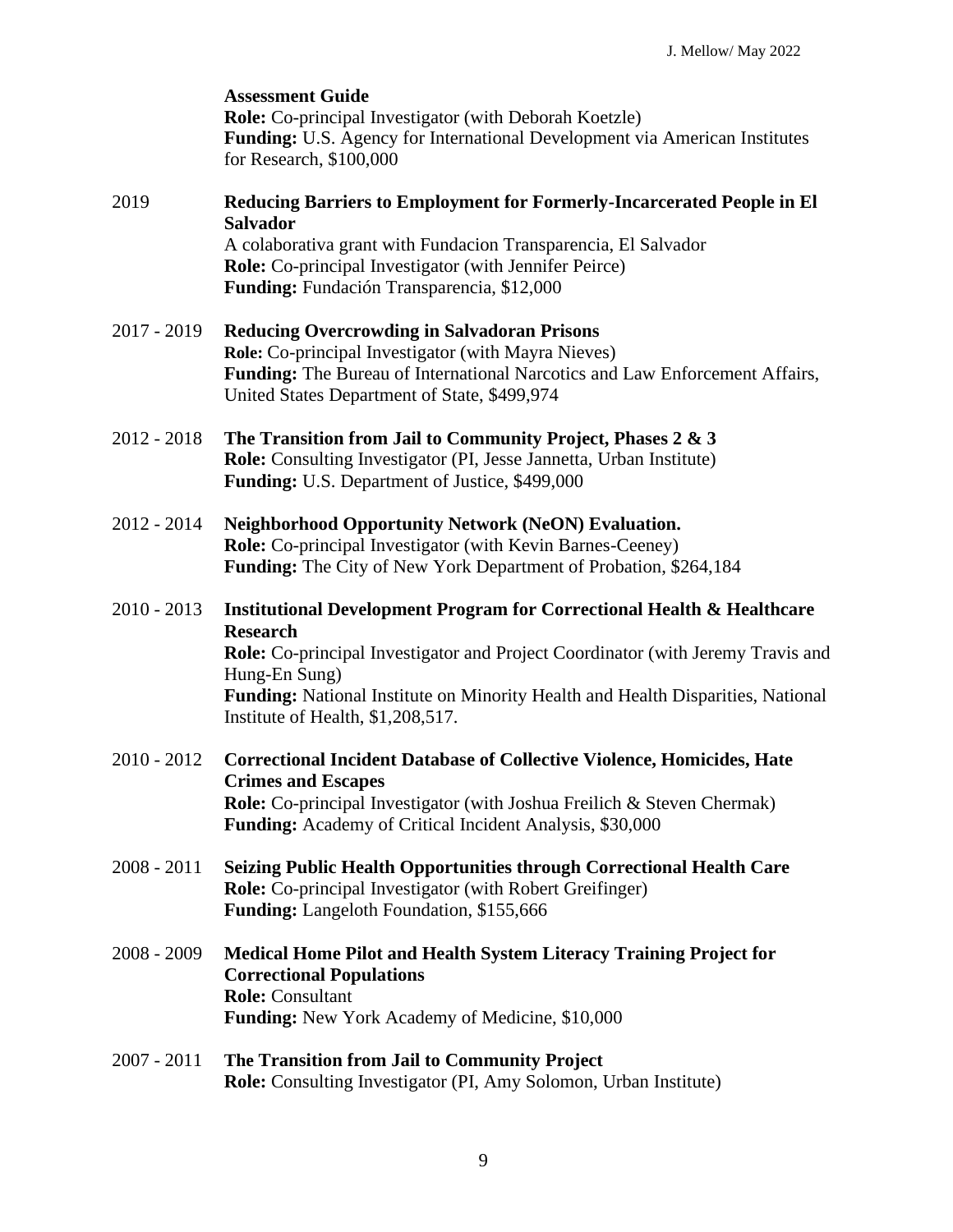|                 | Funding: U.S. Department of Justice, \$1,900,000                                                                                                                                                                                                                                                    |
|-----------------|-----------------------------------------------------------------------------------------------------------------------------------------------------------------------------------------------------------------------------------------------------------------------------------------------------|
| $2007 - 2008$   | <b>Evaluation of the Community Education Centers' (CEC) Halfway Back</b><br><b>Parolee Program</b><br><b>Role:</b> Co-principal Investigator (with Mike White)<br><b>Funding:</b> Community Education Center, \$24,336                                                                              |
| $2006 - 2009$   | <b>Evaluation of the Community-Oriented Corrections Health Model in the</b><br><b>Washington, DC Jail System</b><br><b>Role:</b> Co-principal Investigator (with Mike White)<br><b>Funding:</b> Robert Wood Johnson Foundation, \$150,000                                                           |
| $2006 - 2008$   | <b>New York City Jail Reentry Planning Project</b><br>Role: Co-principal Investigator (with Sinead Keegan)<br>Funding: Robert Wood Johnson Foundation, \$98,597                                                                                                                                     |
| 2006            | <b>Jail Reentry Roundtable Initiative</b><br>A collaborative grant between Prisoner Reentry Institute, John Jay College and<br>the Urban Institute<br><b>Role:</b> Consulting Investigator<br><b>Funding:</b> Department of Justice, Office of Justice Program, \$242,040                           |
| 2004            | <b>Meeting the Information Needs of Parolees: Internet Database Training for</b><br><b>NJ State Parole Officer</b><br>In collaboration with the New Jersey Association on Corrections<br><b>Role:</b> Principal Investigator<br>Funding: New Jersey State Parole Board, \$3,000                     |
| 2004            | <b>Essex County Discharge Planning and Resource Guide for Counselors and</b><br><b>Inmates</b><br>In collaboration with the New Jersey Institute of Social Justice<br><b>Role:</b> Co-principal Investigator (with Nancy Fishman)<br><b>Funding:</b> New Jersey Department of Corrections, \$20,000 |
| $2002 - 2003$   | <b>Resources for People Leaving Prison</b><br>In collaboration with the New Jersey Association on Correction<br>Role: Co-principal Investigator (with James Hemm and Margaret Smith).<br><b>Funding:</b> The Fund for New Jersey, \$15,000                                                          |
| $2001 - 2002$   | <b>Coordinating Social and other Service Agencies in the Newark Area</b><br>In collaboration with the Prisoners and their Families Project<br><b>Role:</b> Co-principal Investigator (with Paul Shane)<br>Funding: Joseph C. Cornwall Center for Metropolitan Studies, \$9,000                      |
| <b>Internal</b> |                                                                                                                                                                                                                                                                                                     |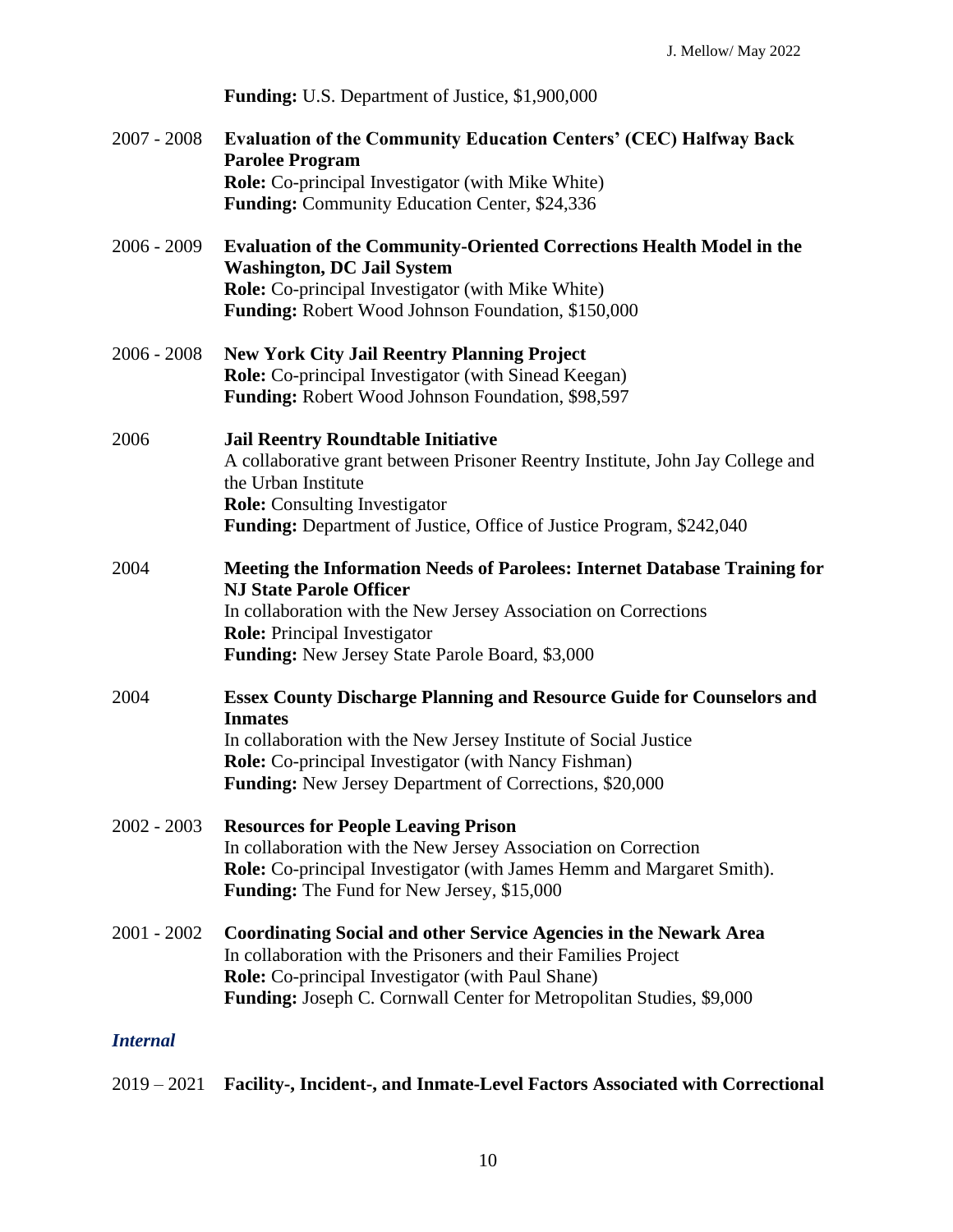|                              | <b>Riots</b><br><b>Role:</b> Principal Investigator<br>Funding: John Jay College CRJ MA Graduate Student Research Assistant<br>Award, \$12,000                                                                                             |
|------------------------------|--------------------------------------------------------------------------------------------------------------------------------------------------------------------------------------------------------------------------------------------|
| 2016 - 2017                  | Facility-, Incident-, and Inmate-Level Factors Associated with Jail Suicides<br><b>Role:</b> Principal Investigator<br>Funding: PSC-CUNY 47 Research Award, \$5,931.36                                                                     |
| 2013 (fall)                  | Recipient. Sabbatical, John Jay College of Criminal Justice, NY                                                                                                                                                                            |
| 2012 - 2013                  | Escapes from Custody and Violence: Do the Courts Have it Wrong?<br><b>Role:</b> Principal Investigator<br>Funding: PSC-CUNY 43 Research Award, \$11,998                                                                                    |
| 2007 - 2008                  | Assessing the Expectations, Realities, and Outcomes of Women Leaving<br>Prison to a Gender-Specific Halfway House Environment<br><b>Role:</b> Principal Investigator<br>Funding: PSC-CUNY University Committee on Research, \$4,744        |
| 2006 - 2007                  | <b>Using Geographic Information Systems to Evaluate Post-Release Prison</b><br><b>Reentry Needs in the Greater Newark, NJ Region</b><br><b>Role:</b> Principal Investigator<br>Funding: PSC-CUNY University Committee on Research, \$3,990 |
| 2005                         | Assessing the Essex County Smart Book: A Resource Guide for Going Home<br><b>Role:</b> Principal Investigator<br>Funding: Bloomfield College's Faculty Development Committee, \$1,220                                                      |
| 2003 - 2004                  | <b>Advocating, Marketing, and Enhancing NewarkSuccess.org</b><br><b>Role:</b> Principal investigator<br>Funding: Bloomfield College's Faculty Development Committee, \$1,729                                                               |
| 2002                         | Recipient. Study Leave, Bloomfield College, Bloomfield, NJ. Fall 2002                                                                                                                                                                      |
| <b>Consulting Activities</b> |                                                                                                                                                                                                                                            |

- 2022 2023 **Consultant**, Process Evaluation of "Village of Hope" a tiny homes initiative for the formerly incarcerated, Reentry Coalition of New Jersey.
- 2021- 2022 **Consultant**, Evaluation of the New Jersey's Residential Community Release Programs, Reentry Coalition of New Jersey.
- 2018 2019 **Consultant**, Criminal Justice MA Program Development in El Salvador, Regional Training / Academy Program: Promoting Quantitative Analysis Capabilities and Applied Research on Citizen Security in Central America, US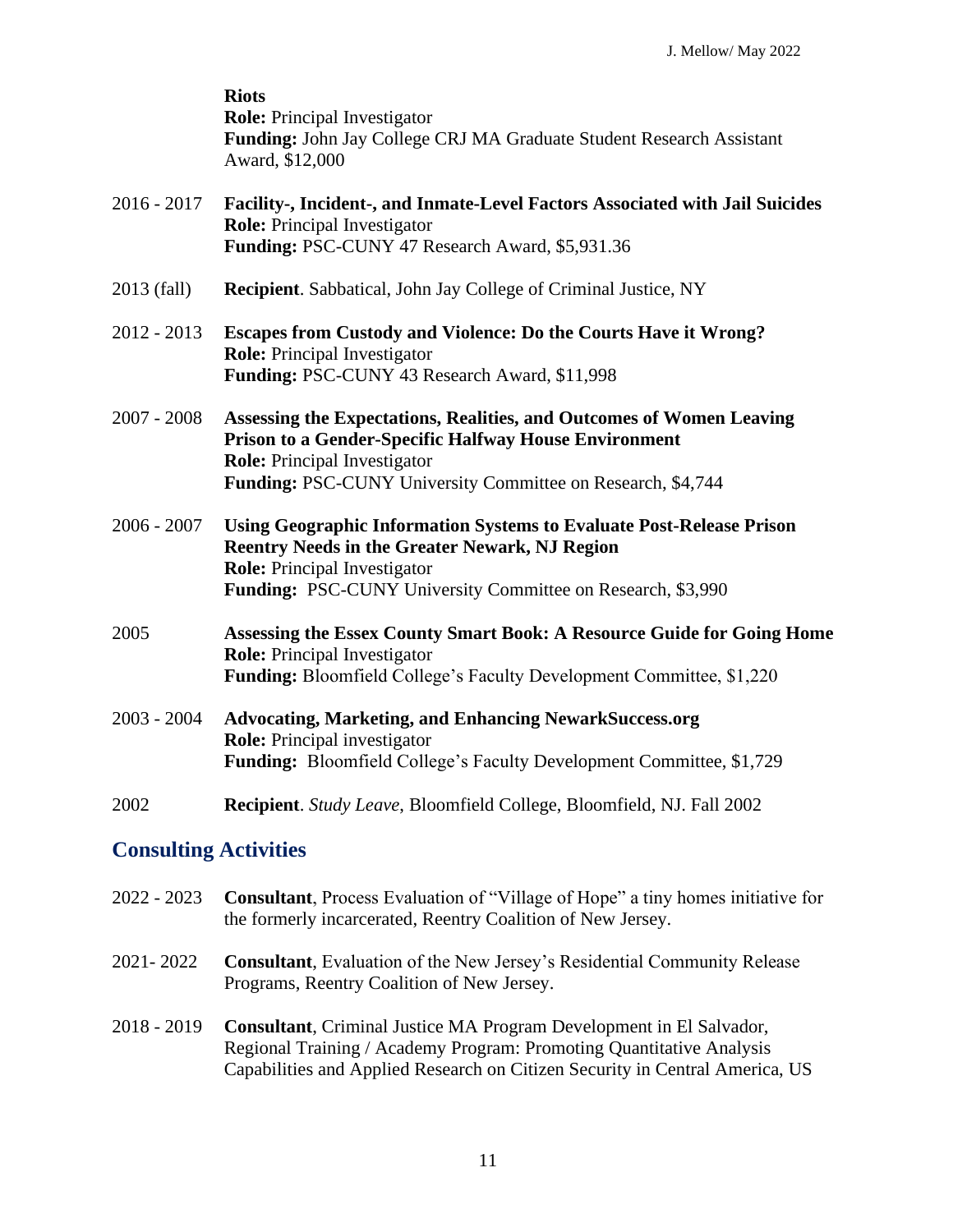Agency for International Development.

- 2016 2017 **Consultant**, Survey of Inmates in Local Jails (SILJ): Design and Testing. Consulted on revisions to Section 10: Jail Program and Activates section. Abt Associates and the Bureau of Justice Statistics.
- 2016 **Consultant**, Prison reform. Coordinating Body for the Justice Sector Modernization of the Government of Guatemala.
- 2006 2013 **Site Director in Manhattan,** Arrestee Drug Abuse Monitoring Program (ADAM II), Abt Associates and the Office of National Drug Control Policy.
- 2005 **Research Consultant,** Drafted the text on the needs, issues, and procedures to implement post-secondary education in a correctional facility for the New Jersey Institute for Social Justice.
- 2005 **Research Consultant**, Evaluated Youth Challenge's residential drug treatment facility, as an alternative to incarceration, for men in Newport News, VA. For J.C. Kellogg Foundation, Summit, NJ.
- 2004 **Training Consultant**, Conducted a training session titled "Meeting the Health and Human Service Needs for Probationers: Internet Database Training for Probation Officers" for New Jersey Office of the Public Defender's Life Skill Advocates, Trenton, NJ.
- 2004 **Training Consultant,** Conducted two training sessions titled "Meeting the Health and Human Service Needs for Parolees: Internet Database Training for Parole Officers" for New Jersey State Parole Board training officers, Newark & Bloomfield, NJ.
- 2004 **Research Consultant**, Drafted the text on the needs, issues, and procedures to implement HIV/AIDS outreach to parolees for the Centers for Disease Control and Prevention HIV Prevention Projects' Community-Based Organization Grant #04064, Isaiah House, East Orange, NJ.

## **Panel Memberships (selected)**

2016 - **Member**, The Crime and Justice Alliance, American Society of Criminology & Academy of Criminal Justice Sciences. 2020 - 2022 **Member**, Policy Advisory Panel, Correctional Healthcare, Centurion, Vienna, VA 2018 **Founding Member**, American Prison Research Network / Red de Investigacion Penitenciaria de las Americas, [http://redpenitenciaria.org](http://redpenitenciaria.org/) 2014 - 2017 **Advisory Board Member**, The Reset Foundation, San Francisco, CA.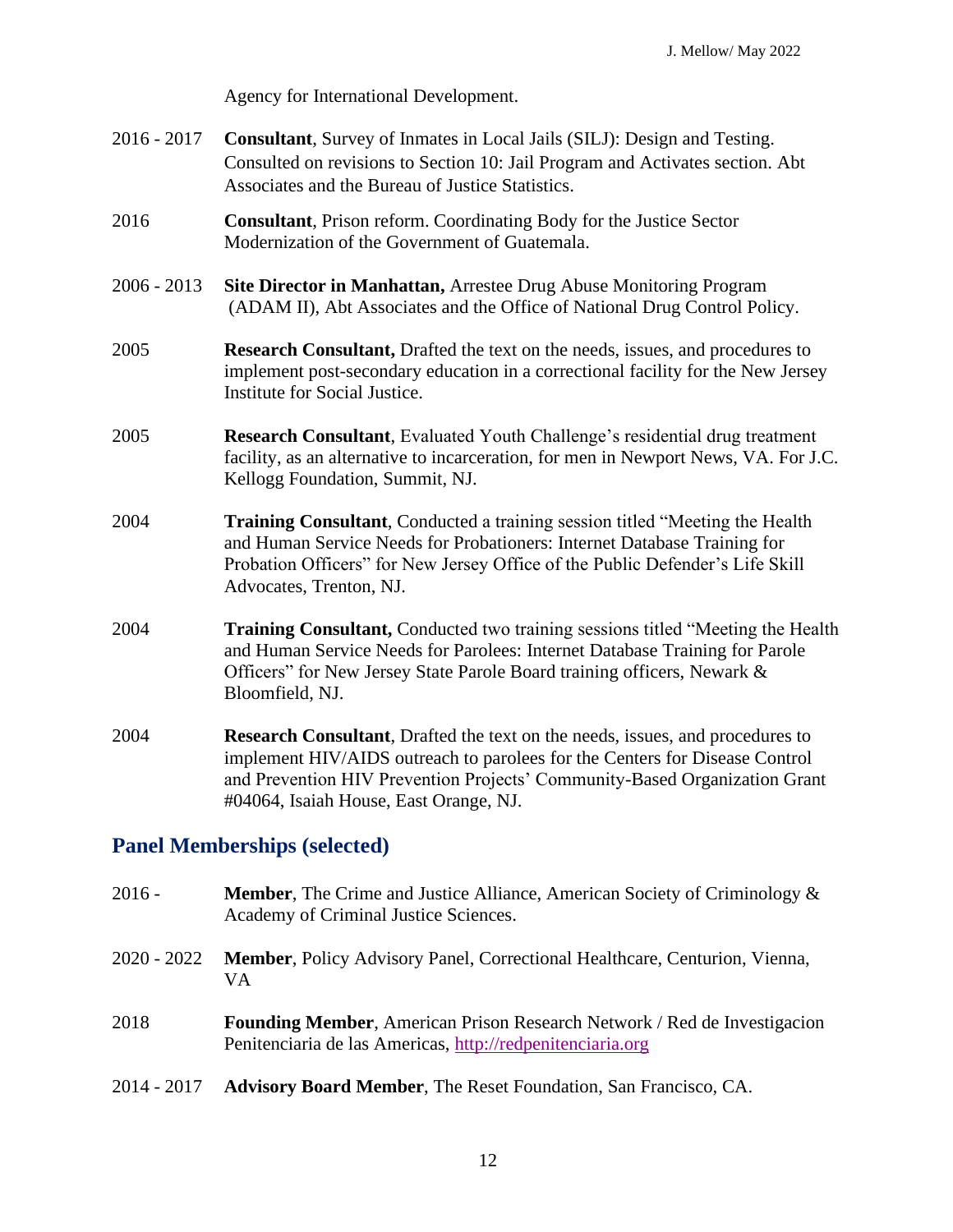| 2017          | <b>Participant, Second Annual Jail Research Network Meeting, Bureau of Justice</b><br>Statistics, Aurora, CO. (April)                                                                                                          |
|---------------|--------------------------------------------------------------------------------------------------------------------------------------------------------------------------------------------------------------------------------|
| 2017          | <b>Evaluator</b> , Criminal Justice and Public Safety Innovation in American<br>Government Awards Program, Ash Center for Democratic Governance and<br>Innovation, Harvard Kennedy School.                                     |
| 2016          | <b>Discussant</b> , Thematic Session: Engaging Former Prisoners in Health Care to<br>Improve Reentry, American Society of Criminology, New Orleans (November)                                                                  |
| 2016          | Participant, First Annual Jail Research Network Meeting, Bureau of Justice<br>Statistics, Aurora, CO. (June)                                                                                                                   |
| 2016          | Participant, Reentry Convening, New York Governor's Council of Community<br>Re-Entry and Reintegration, John Jay College, New York, NY. (May)                                                                                  |
| $2007 - 2017$ | <b>Advisory Group Member, Transition from Jail to Community project.</b><br>National Institute of Corrections & The Urban Institute, Washington, DC.                                                                           |
| 2015          | <b>Participant</b> , Topical Working Group on the Use of Administrative Segregation in<br>the United State, National Institute of Justice, Arlington, VA. (October)                                                            |
| 2015          | <b>Observer</b> , Approaches to Reforming Long-Term Isolation: A Colloquium to<br>Further a National Consensus on Ending the Over-Use of Extreme Isolation, John<br>Jay College of Criminal Justice, New York, NY. (September) |
| 2015          | Participant, Probation Revocation in the Era of Mass Incarceration, John Jay<br>College and the University of Minnesota's Robin Institute of Criminal Law and<br>Criminal Justice, New York, NY. (March)                       |
| $2012 - 2013$ | Advisory Group Member, Research and Evaluation Center, John Jay College of<br>Criminal Justice, New York, NY.                                                                                                                  |
| $2011 - 2013$ | <b>Advisory Committee Member, Justice and Health Data Exchange Initiative,</b><br>Bureau of Justice Assistance & Vera Institute of Justice, New York, NY.                                                                      |
| 2012          | <b>Search Committee Member, Director of Research position at the Vera Institute</b><br>of Justice, New York, NY.                                                                                                               |
| $2011 - 2012$ | <b>Evaluation Advisory Board Member, The Choice is Yours (TCY) Alternative</b><br>to Incarceration Program, Public/Private Ventures, Philadelphia.                                                                             |
| $2009 - 2012$ | Research Associate, Rutgers Center on Public Security.                                                                                                                                                                         |
| $2007 - 2011$ | <b>Member</b> , Health Reentry Work Group, New York Academy of Medicine.                                                                                                                                                       |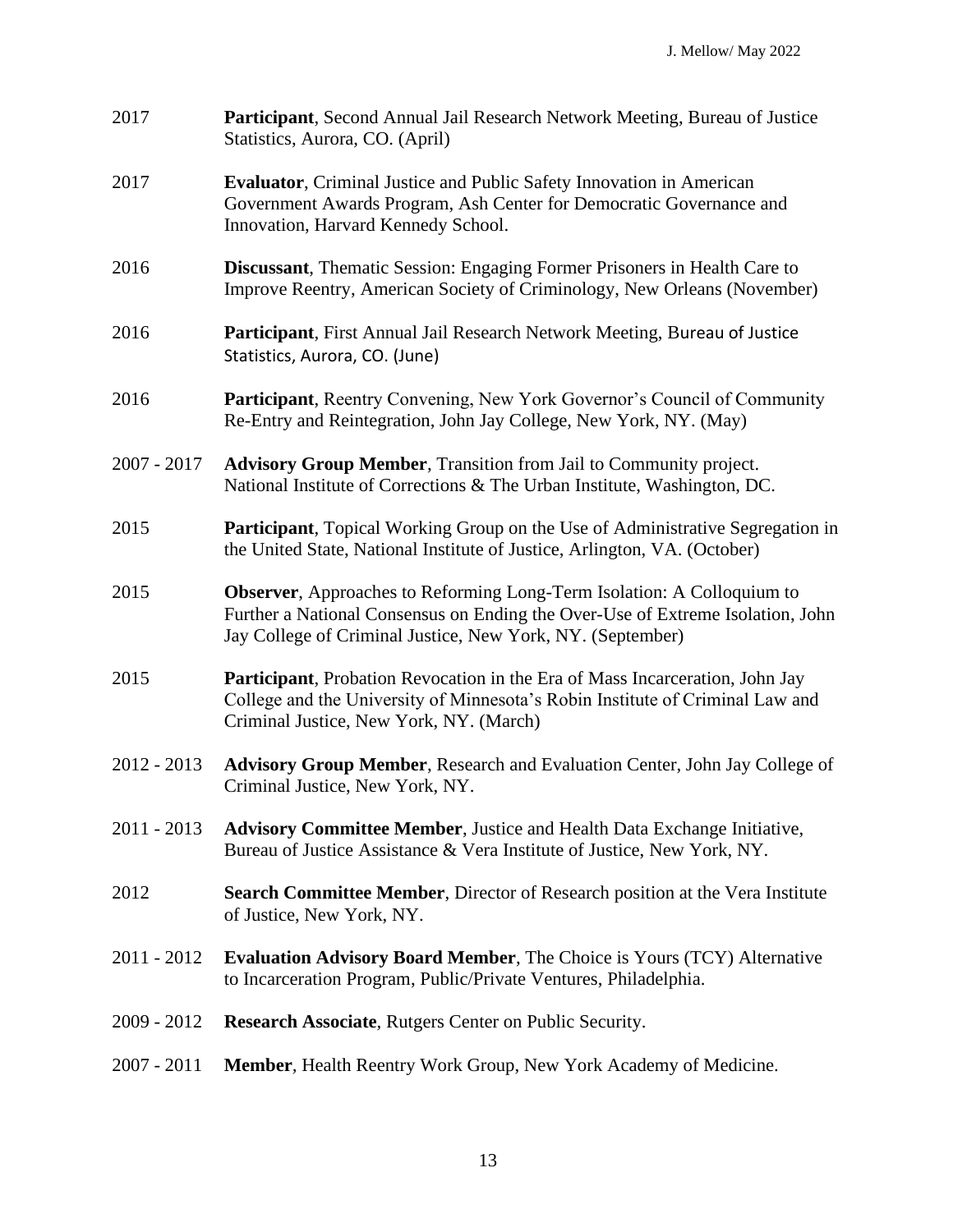- 2009 2010 **Member**, Bergen County, NJ Health Services Advisory Committee.
- 2010 **Participant,** Equal Justice, Unequal Results: Security Classification of Incarcerated Women Conference, Corrections Committee of the Criminal Justice Section of the American Bar Association, New York, NY.
- 2007 2009 **Participant**, Connecting Health Care in Jails to the Health of Communities: A Collaboration of Stakeholders, The Robert Wood Johnson Foundation and The Jacob and Valeria Langeloth Foundation, Washington, DC.
- 2002 2008 **Director**, *NewarkSuccess.org*, an interactive database of community resources for people leaving prison and their families in the Newark, NJ metropolitan area.
- 2006 2007 **Member**, National Advisory Group, Jail Reentry Roundtable Initiative, The Urban Institute, Washington, DC.
- 2006 **Member***,* The Public Health Association of New York City: Public Safety, Criminal Justice, and Health Work Group, Bellevue Hospital, NYC.
- 2006 **Participant**, Jail Reentry Roundtable, June 26-28, The Urban Institute, Washington, DC.
- 2005 2006 **Affiliate**, The Reentry Mapping Network, The Urban Institute, Washington, DC.
- 2005 2006 **Participant**, "Incarceration, Reentry and the Family Roundtable Series." Rutgers-Newark School of Criminal Justice and New Jersey Institute for Social Justice, Newark, NJ.
- 2002 2005 **Co-director***, Prisoners and their Families Project*. A project designed to develop a coordinated, collaborative approach to services for people leaving prison and their families in the Newark, New Jersey area. The project is shared with the Department of Social Work at Rutgers University - Newark.
- 2002 2004 **Advisory Committee Member**, Seth Boyden Community Resource Center, Seth Boyden Housing Project, Newark, NJ.
- 2002 2003 **Participant,** "New Jersey Reentry Roundtable." New Jersey Institute for Social Justice, Trenton, NJ.
- 2002 **Co-organizer***,* Prisoners and their Families conference, Rutgers-Newark, (June).

## **Invited Presentations (selected)**

**Mellow, Jeff.** (2021). *Key Factors to Promote Successful Comprehensive Reentry Initiatives*. Civic Speaker Series Talk, Bridgewater State University, Bridgewater, November 1 (via video conferencing).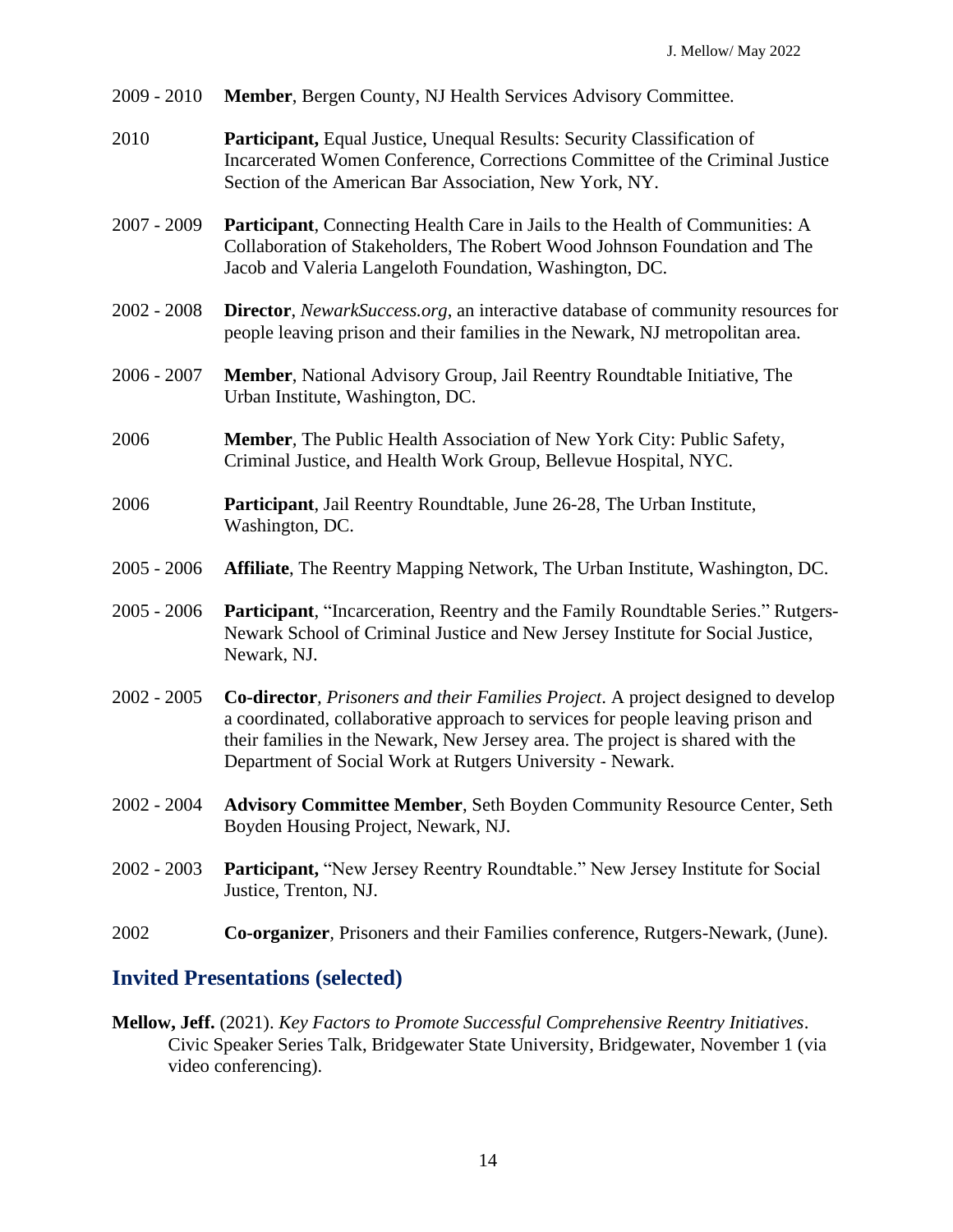- **Mellow, Jeff.** (2021). *High-Level Implementation: Key Factors to Promote Successful Comprehensive Reentry Initiatives*. Health Lab, Urban Labs, University of Chicago, IL, June 23 (via video conferencing).
- **Mellow, Jeff.** (2021). Scholarly Commentator for *The Prison Breaker* documentary on Richard Lee McNair. Soledad O'Brien Productions, Discovery +, Episodes 2 and 3.
- **Mellow, Jeff**. (2020). *The Transition from Jail to Community Initiative: Maintaining its Sustainability.* Reentry Subcommittee, Denver's Crime Prevention and Control Commission, Denver, October 30 (via video conferencing).
- **Mellow, Jeff**. (2020). *High-Level Implementation: Key Factors to Promote Successful Comprehensive Reentry Initiatives*. Centurion Leadership Summit, Vienna, VA, October 27 (via video conferencing).
- **Mellow, Jeff**. (2019). *Teaching Prison Studies*. Americas Prisons Research Network Mini-Conference, Open Society Foundations, Washington, DC, May 29.
- **Mellow, Jeff**. (2019). Lockdown Post-Show Conversation Speaker. Rattlestick Playwrights Theater, New York. May 1.
- **Mellow, Jeff** and Deborah Koetzle. (2019). *Reforma Penitenciaria: Prision Preventiva* (*Prison Reform: Pre-trial Detention*). Oral Adversarial Skill-Building Immersion Seminar's (OASIS) Oral Litigation Training at Universidad de Guadalajara, Justice in Mexico program, University of San Diego, January 11.
- **Mellow, Jeff**. (2018). Key Factors to Promote Successful Criminal Justice Initiatives. Leaders in Citizen Security and Justice Management, Institute de Asuntos Públicos, Universidad de Chile & John Jay College, John Jay College, NY. December 12.
- **Mellow, Jeff**. (2018). *Las Cárceles Prácticas Penitencias Basadas en Evidencia* (*Evidencebased Practices in Penitentiary Practices*). Centro de Orientación Profesional (The Center for Professional Careers), Universidad Centroamericana José Simeón Cañas, San Salvador, El Salvador, June 22.
- **Mellow, Jeff** and Deborah Koetzle**.** (2018). *Reduciendo el Hacinamiento en las Cárceles Salvadoreñas* (*Reducing Overcrowding in Salvadoran Prisons*). La Reduccion del Hacinamiento y Generacion de Segundas Oportunidades con el Sector Priavdo, Bureau of International Narcotics and Law Enforcement Affairs, U.S. Department of State, San Salvador, El Salvador, April 19.
- **Mellow, Jeff** and Deborah Koetzle**.** (2017). *Logros y Desafíos para la Investigación en EEUU* (*Achievements and Challenges for Research in the USA*). II Encuentro de la Red de Trabajo sobre Sistemas Penitenciaros de las Americas, Lima, Peru, April 28.
- **Mellow, Jeff**. (2016). *High-Level Implementation: Key Factors to Promote Successful*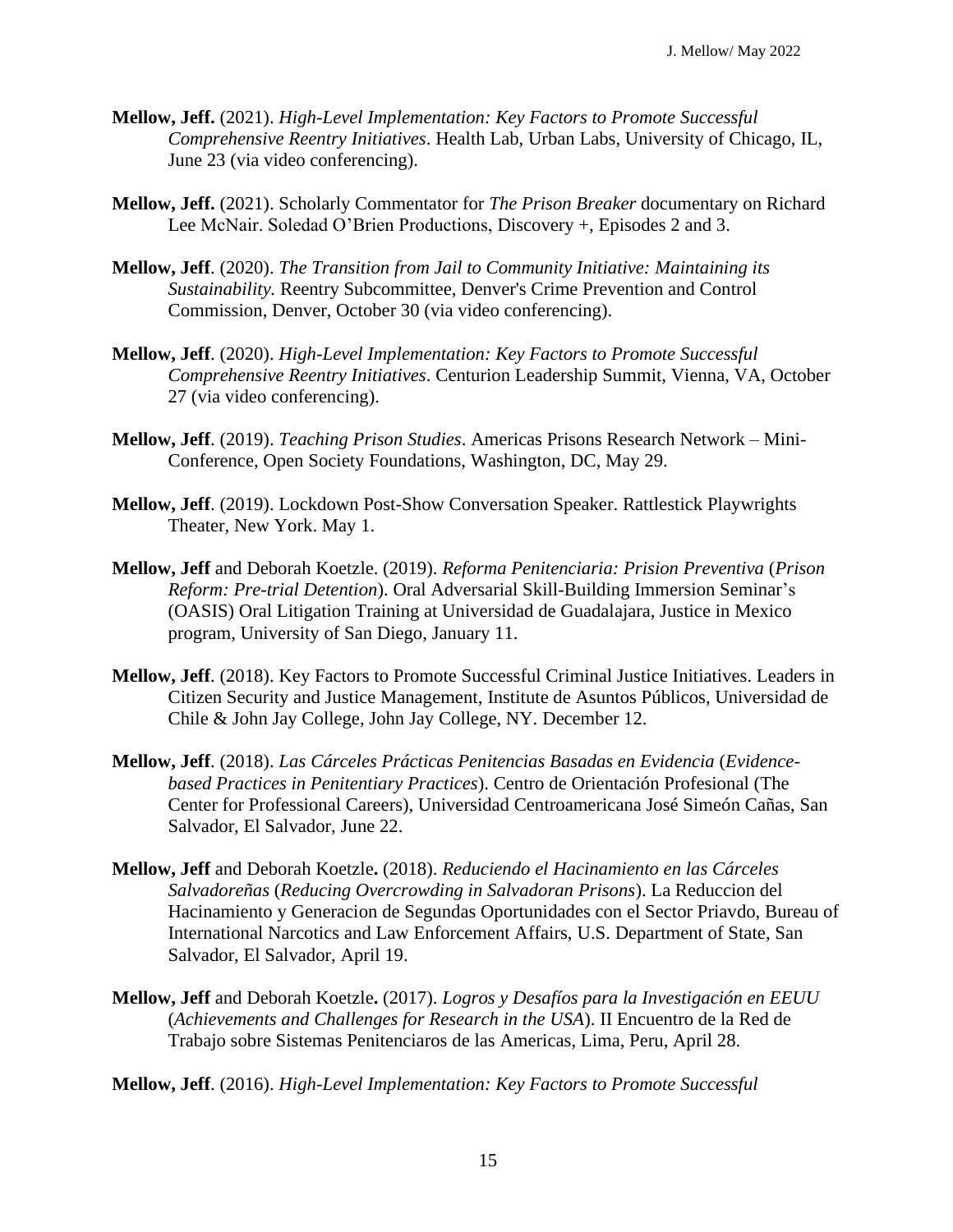*Comprehensive Reentry Initiatives*. National Science Foundation funded Prisoner Reentry and Reintegration Workshop, Rutgers University, Newark School of Criminal Justice, April 14.

- Barnes-Ceeney, Kevin and **Jeff Mellow**. (2013). *Examination of NeON's and Their Impact on Youth on Probation*. Testimony to the Committee on Juvenile Justice, The Council of the City of New York, December 6.
- Barnes-Ceeney, Kevin and **Jeff Mellow**. (2013). *Advancing Motivational Interviewing.* The New York City Department of Probation Professional Development Day, NY, January 17.
- Barnes-Ceeney, Kevin and **Jeff Mellow**. (2012). *From Partnership to Participation: Developing Trust through Action Research of the NeONs.* The New York City Department of Probation Professional Development Day, NY, June 21.
- **Mellow, Jeff,** Gary Christensen and Kevin Warwick*.* (2011). *Transition from Jail to Community Part I: Resources for Building Systems Approach to Jail Transition*. American Jail Association's Annual Training Conference, Cincinnati, Ohio, May.
- Stageman, Dan, **Jeff Mellow**, Andrea Colan and Adam Fera. (2010). *United States Correctional Incident Database (CID) 2006 - Present: Preliminary Results. The Academy for Critical Incident Analysis (ACIA): Critical Incident Education and Training Conference*. John Jay College, October 21, NY.
- **Mellow, Jeff**. (2010). W*hat Goes on Behind the Walls. Back to the Community: Making Systems Work for Reentry*. Rutgers-Camden, NJ. April.
- **Mellow, Jeff.** (2010). *Prisoner Reentry*. American Constitution Society for Law & Policy, New York Law School.
- **Mellow, Jeff.** (2009). *Why Innovation Works: Best Practices in Reentry*. Keynote address at the Re-Entry Summit, Bergen County, NJ. June.
- **Mellow, Jeff**. (2009). *Correctional Health Webinar: MPA Capstone Project*. New York University - Robert F. Wagner Graduate School of Public Service. March.
- **Mellow, Jeff.** (2008). Interview: Research Expert Jeff Mellow on the Elements of Inmate Re-entry, *COCHS Connection*, 3, 4-5.

Reprinted in Corrections.com. *The elements of inmate re-entry*, 12/22/2008. www.corrections.com/articles/20296

- **Mellow, Jeff**. (2007). Quoted in *Family Matters*' article, Using maps to tell a story. A publication of Family Justice, Fall 2007.
- **Mellow, Jeff**. (2006). *The Evolving Standard of Decency: Is Post-Release Planning Next?* Committee on Corrections, The Association of the Bar of the City of New York,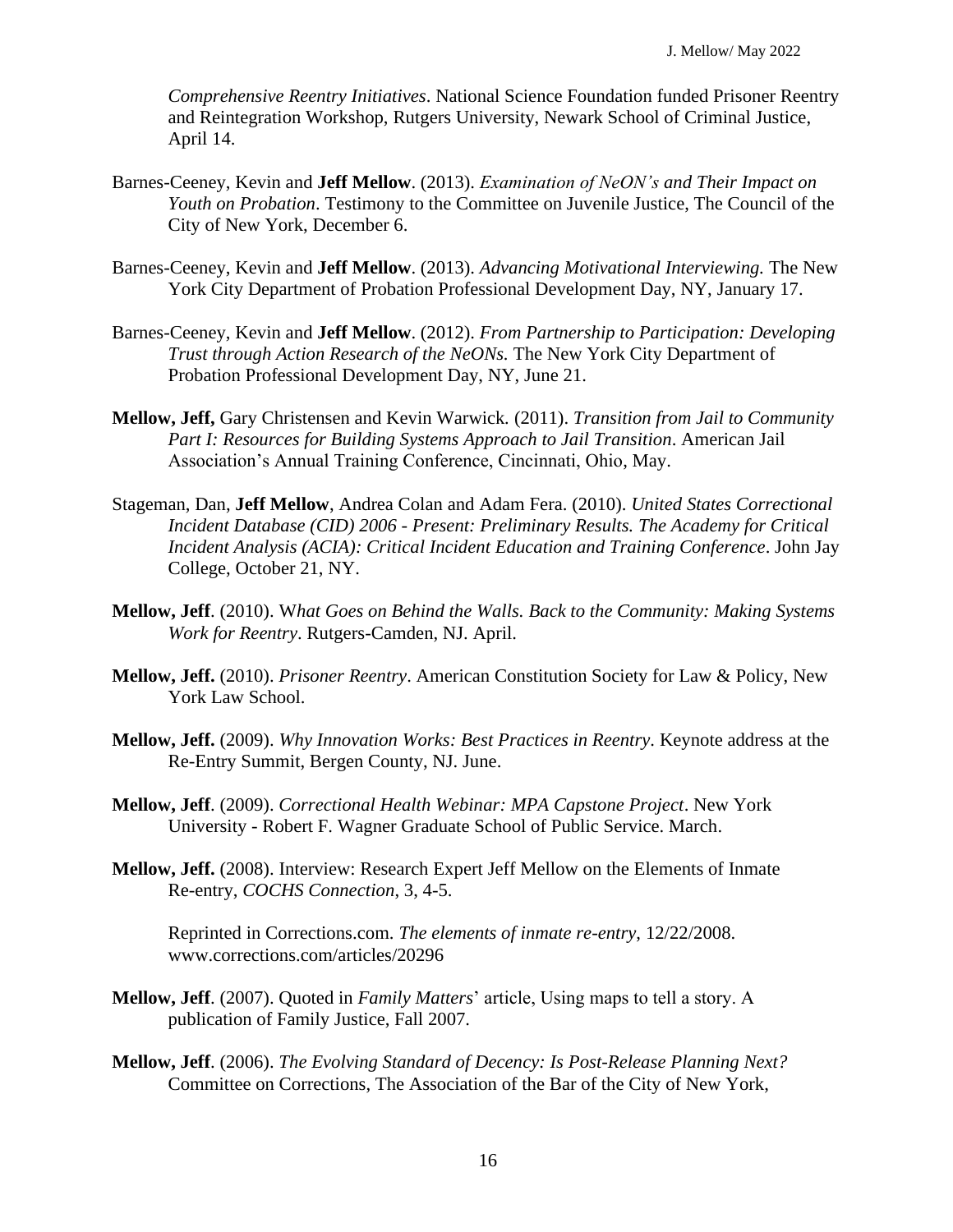June.

- **Mellow, Jeff**. (2006). *Discharge Planning*. Doctoral Colloquium Series, John Jay College of Criminal Justice, February.
- **Mellow, Jeff**. (2005). Scholarly Commentator for Movies in Time, The History Channel (discussed *Cool Hand Luke*), September.
- **Mellow, Jeff**. (2005). *Two Keys to Success: Education & Employment*. Presented at Pathways Home: Parole – Community Conference in Offender Reentry, Woodrow Wilson School, Princeton University, September.
- **Mellow, Jeff**. (2005). *Two Keys to Success: Education and Employment*. Presented at Making Connections: Parole Community Strategies in Offender Re-Entry, Passaic County Community College, Paterson, NJ, May.
- **Mellow, Jeff**. (2004). *Collective community corrections: Seth Boyden Project*. Presented to the New Jersey Chapter American Correctional Association, 22<sup>nd</sup> Annual Conference, Atlantic City, NJ, October.
- **Mellow, Jeff**. (2004). *Understanding the Needs of Parolees*. Presented to the Rutgers-Newark Social Work Advisory Council, September.
- **Mellow, Jeff**. (2004). *The Digital Divide in Discharge Planning: Problems and Solutions*. Presented to social worker managers at the New Jersey Department of Corrections, Trenton, NJ, September.

### **Conference Presentations**

Presentations for professional meetings (including American Society of Criminology, Academy of Criminal Justice Sciences, Latin American Studies Association, and other professional organizations) available upon request

## **Quoted in the Following Media on Correctional Related Issues (selected)**

Asbury Park Press (NJ), Campus Progress, Capital (Annapolis, MD), Chicago Tribune, Columbia News Service (NY), Courier-Journal (Louisville, KY), Discovery Channel, History Channel, Honolulu Civil Beat, IndyStar, Milwaukee Journal Sentinel, Modest Bee (CA), New Jersey Star-Ledger, Record (Bergen County, NJ), New Jersey Pubic Television (NJN), New York Times, Orlando Sentinel (FL), Panamá24Horas, PBS Newshour.org, San Antonio Express News (TX), San Quentin News (CA), Sun-Sentinel (FL), The Columbus Dispatch, The Daily, The Long Islander (NY), UptownRadio, USA Today, Wall Street Journal, Yale Daily News.

### **Supervision of Ph.D. Dissertations and M.A. Theses**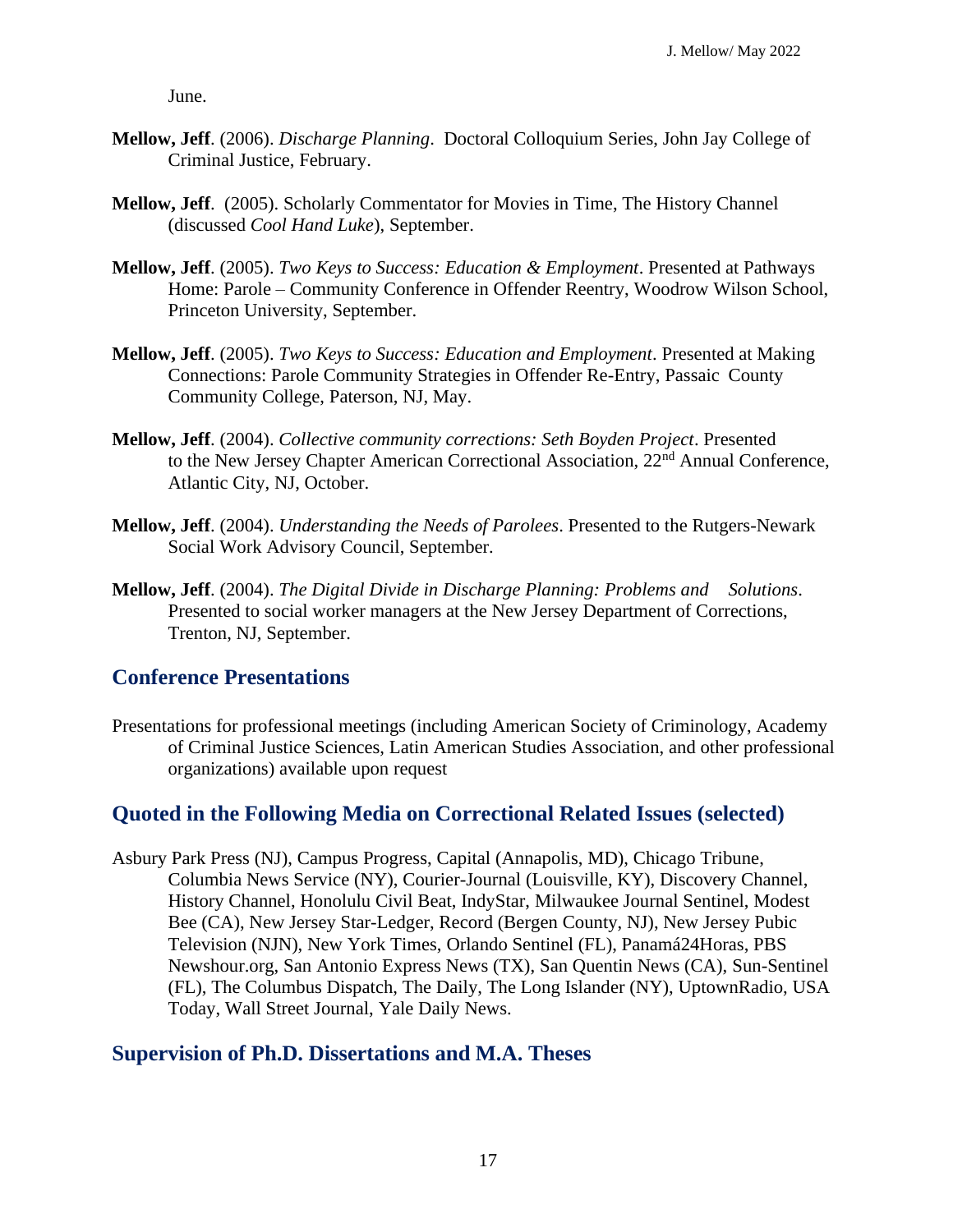#### *Chair of Ph.D. dissertations*

- **Chaitoo, Navena.** (In progress). *Unlocking potential: The school-to-prison pipeline for students with disabilities*
- **Chu, Sarah** (In progress). *Quality Management and Oversight of Texas Forensic Science Service Providers*
- **Silletti, Angela.** (ABD*). Does a change in statute change anything? An analysis of geriatric parole decisions.*
- **Peirce, Jennifer.** 2021. *From Rulay to rules: Perceptions of prison life and reforms in the Dominican Republic's traditional and new prisons.*
- **Kim, Mijin**. 2019. *Behavioral effects of restrictive housing on prisoners.*
- **Rogers, Erin.** 2018. *An examination of organizational, operational, and traumatic stressors in relation to job burnout among correctional employees in order to address staff retention and job satisfaction.*
- **Peterson, Bryce**. 2014. *Inmate-, incident-, and facility-level factors associated with escapes from custody and violent outcomes.*

*Received 2015 John Jay College Ph.D. program Outstanding Dissertation Award*

- **Goodman, Marna.** 2014. *Obtaining their GED: The Pennsylvania Academic Career/Technical Training Alliance Initiative: Engaging youth in school and work.*
- **Barnes-Ceeney, Kevin**. 2013. *Negotiating labyrinths of risk: The impact and implementation of a structured violence risk assessment instrument in juvenile parole.*

*Received 2013 John Jay College Ph.D. program Best Dissertation Award*

- **Neusteter, S. Rebecca**. 2012. *Exploring change in local criminal justice systems: An examination of the implementation of the Justice Reinvestment at the Local Level model in three U.S. counties.*
- **Crayton, Anna Lee**. 2012. *Long-term incarceration and public safety: Predicting the recidivism risk of long-term prisoners.*
- **Cantora, Andrea**. 2011. *Perceptions of correctional treatment: Understanding how women offenders respond to a female halfway house.*

#### *Member of Ph.D. dissertations*

(1) Kim M. Marino (2) Younoh Cho (3) Amy Shlosberg (4) Yvonne Neiman (5) Sriram Chintakrindi (6) Megan Welsh (7) Michelle Cubellis (8) Cassandra Ramdath (9) Celia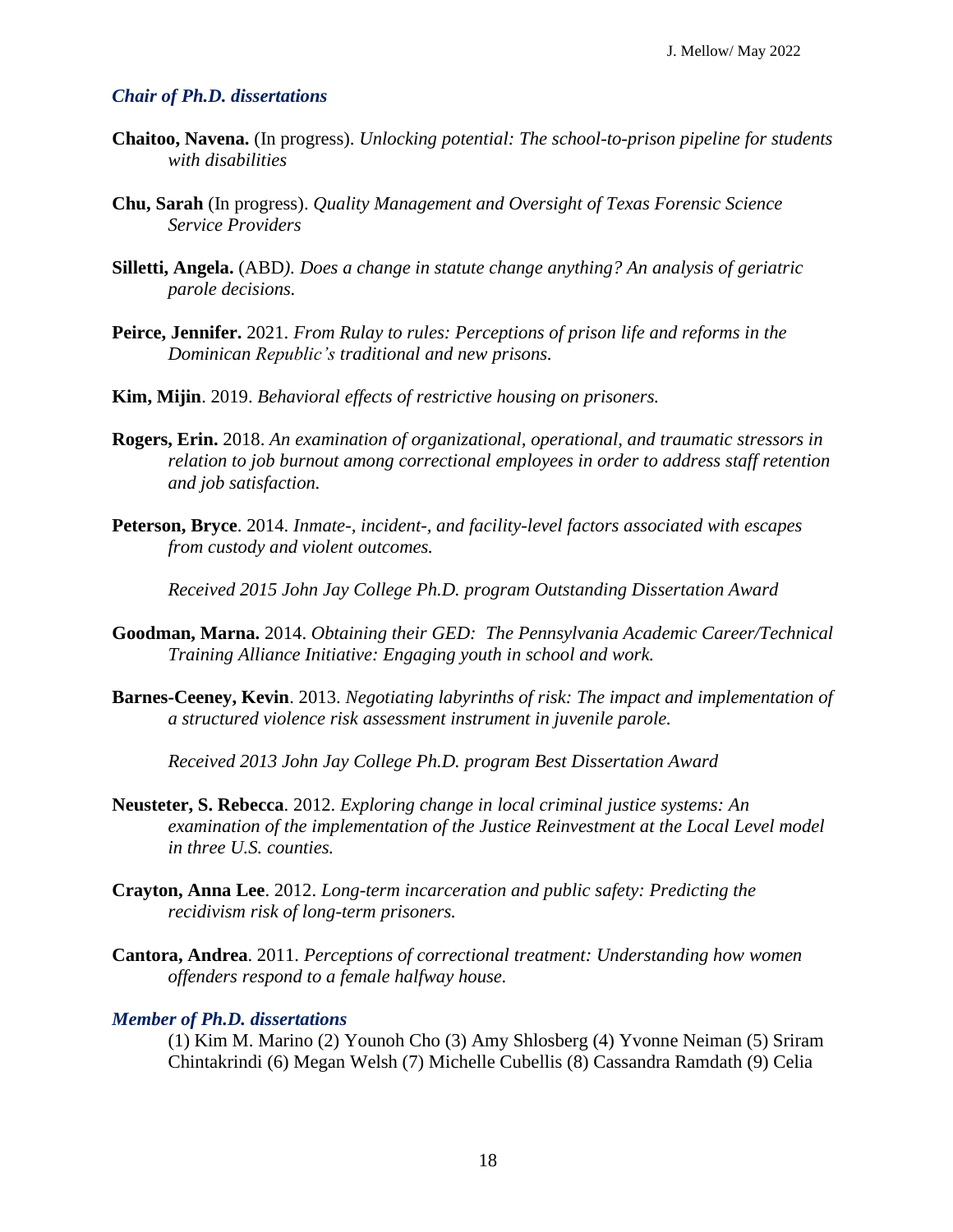Sporer (10) Janet Wiersema (Graduate Center – Public Health) (11) Laura Lutgen (12) Ronald Day (13) Susruta Sudula (14) Victor St.John (15) George Anderson

#### *External reader for Ph.D. dissertation proposals*

(1) Tonya Desa (2) Christopher R. Hermann (3) Matasha Harris (4) LaNina N. Cooke (5) Kevin Barrett (6) Ahmet Kule (7) Phillip Kopp (8) Jisun Choi

#### *Chair of M.A. Theses*

(1) Jean Lem (2) Catherine Salzinger (3) Mijin Kim (4) Kathy Mora (5) Thanaphon Nunphong

#### *Member of M.A. Theses*

(1) Shari Bath (New York University) (2) Rosanna Cruz (3) Natalie Loveland (4) Colin Asher (Columbia University) (5) Ben Schwerin (6) Yuna Kim (7) Somziligdou Carolle Zabre

#### **Mentor for Undergraduate Theses**

(1) Monique Ritchie (2) Jennifer Obando

#### **Professional Service (selected)**

#### *Journal reviewer*

Corrections: Policy, Practice and Research, Crime & Delinquency, Criminal Justice and Behavior, Criminal Justice Policy Review, Criminal Justice Review, Health & Justice, Journal of Correctional Health Care, Journal of Criminal Justice, Journal of Offender Rehabilitation, Journal of Research in Crime and Delinquency, Justice Quarterly, and Public Administration Review

#### *Proposal reviewer*

National Science Foundation, Doctoral Dissertation Research Improvement Grant Proposal, 2015 The Jacob & Valeria Langeloth Foundation, 2013 Faculty grant applications at St. Joseph's College, New York, 2009

#### *Technical reviewer*

- National Institute of Justice. *Data-Informed Jails: Challenges and Opportunities*. February 2020.
- National Institute of Justice: *Researcher-Practitioner Partnership Project*. June 2015. Urban Institute: *Transition from Prison to Community Initiative Process Evaluation Report,* 2012
- RAND Corporation: *Understanding the Public Health Implications of Prisoner Reentry in California: State of the State Report,* 2011
- RAND Corporation: *Understanding the Public Health Implications of Prisoner Reentry in California*. 2009 (acknowledged in report)
- The New York City Department of Justice report: *The Collaborative Family Initiative*. April 2008 (acknowledged in report)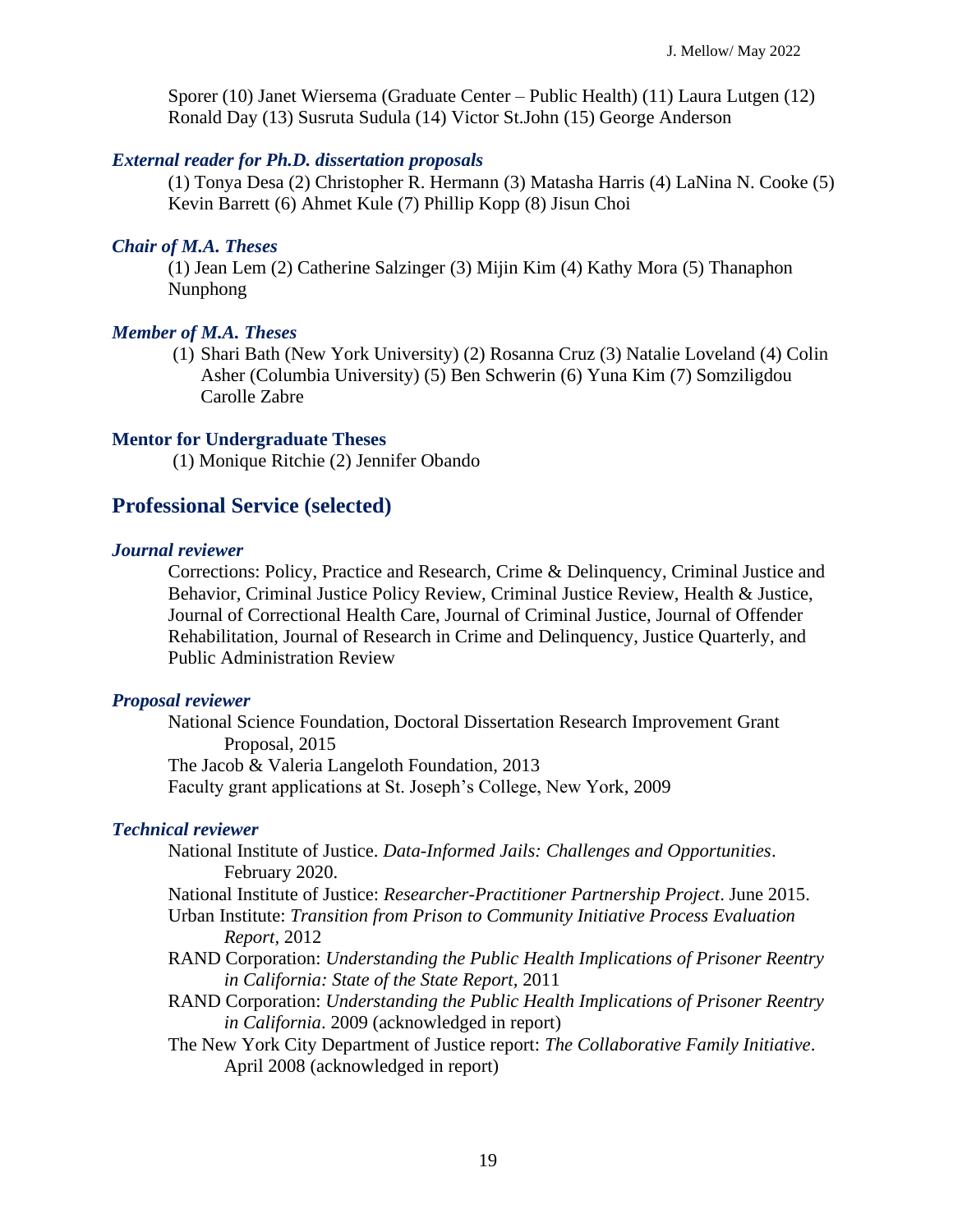Peeples, Carole & Christie Donner. (2007). *Getting on after getting out: A re-entry guide for Colorado*. Denver: Colorado Criminal Justice Reform Coalition (acknowledged in book).

Manhattan Borough President Scott M. Stringer's report: *Breaking Parole: An Analysis of the New York State Division of Parole's Caseload Management Guidelines*. December 2006. (acknowledged in report)

#### *Tenure and/or promotion reviewer*

Florida Atlantic University, North Dakota State University, Rutgers University - Newark and University of North Texas at Dallas.

#### *Other Service*

**Mentor,** 2021-2022 DCS Mentoring for Success program, American Society of Criminology's Division on Corrections and Sentencing. **Member,** Student Awards Committee, American Society of Criminology, 2018 **Chair,** Student Affairs Committee, American Society of Criminology's Division on Corrections and Sentencing, 2016 - 2017 **Member,** Membership Committee, American Society of Criminology, 2016 - 2017 **Member,** Vollmer Committee, American Society of Criminology, 2011-2012 **Chair,** Outreach Committee of American Society of Criminology's Division on Corrections and Sentencing, 2009-2012 **Outside Advisor**, MA Student Colin Asher at the Columbia University Graduate School of Journalism. Topic: Prison based higher education, 2009-2010 **Program committee member**, Annual Meeting of the American Society of Criminology, 2009. **Advisor,** Provided assistance to the National Democratic Institute for International Affairs on prison issues, Tbilisi, Georgia, 2002.

#### *Doctoral Program in Criminal Justice, The Graduate Center (selected) AY=Academic Year*

**Member**, Ph.D. Executive Committee, AY 10, 11, 12, 14, 15 **Member**, Ph.D. Core Faculty, AY 14, 15, 16, 17 **Member,** Ph.D. Curriculum & Exam Committee, AY 10, 11, 12, 15, 16, 17 **Member**, Ph.D. Dissertation Award Committee, AY 13, 14, 15, **Grader**, Criminal Justice, Ph.D. Comprehensive Examination, AY 06, 07, 10, 11, 12, 14, 15, 16, 17, 18, 19 **Deputy Executive Officer,** Program of Doctoral Studies in Criminal Justice, AY 10, 11, 12 **Member**, Ph.D. Membership Committee, AY 10, 11, 12, 16, 17 **Member,** Ph.D. Admission & Financial Aid Committee, AY 06, 10 - 12, 15, 18 - 22 **Member,** Ph.D. Election Committee, AY 10, 11, 12

#### *John Jay College of Criminal Justice (selected)*

**Presenter**, Grants 101 Workshop, John Jay College Faculty Development Day, 2013 **Member,** John Jay College IRB Committee, AY 05, 06, 07, 08, 09, 10 **Chair**, AA Degree Educational Partnerships Committee, AY 07, 08, 09 **Reviewer**, PSC-CUNY Research Award Program, 2008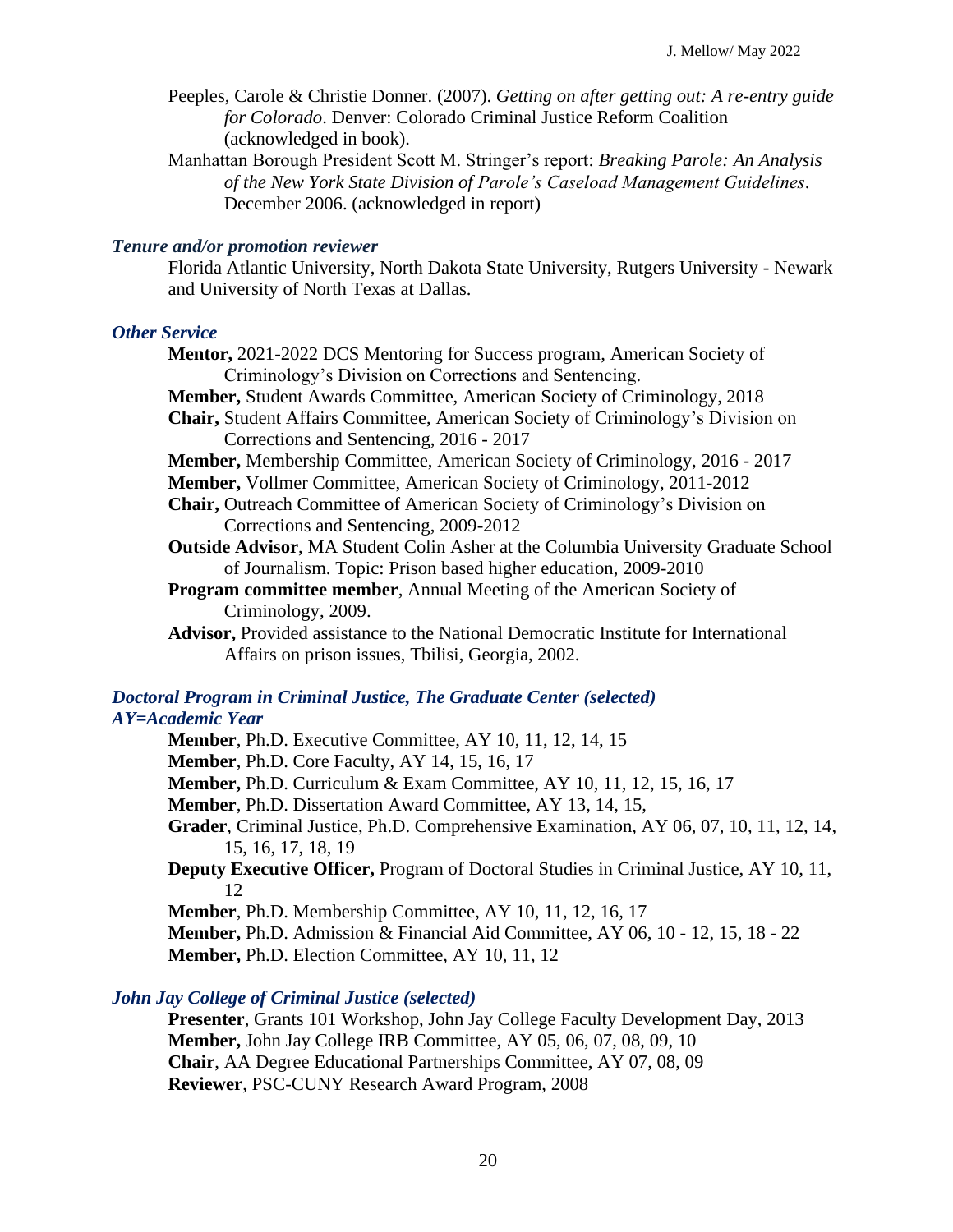**Member**, AA Degree Educational Partnerships Committee, AY 06

#### *John Jay College's M.A. in Criminal Justice Program (selected)*

**Grader**, Comprehensive Examination, AY 07, 08, 09, 10, 11, 12, 14, 15, 17 **Member**, Excellence Fee Committee, AY 19, 20, 21 **Member**, Master of Public Health in Criminal Justice Graduate Program Development, AY 14, 15 **Member**, Admissions Committee, AY 10 **Chair**, GRE Subcommittee, AY 09

#### *John Jay College's Criminal Justice Department (selected)*

**Member,** Outstanding Criminal Justice Thesis, AY 15 **Member,** Personnel & Budget Committee, AY 10, 11, 12, 14, 15, 18, 19, 20, 21 **Member**, Grade Appeal Committee, AY 09, 10, 11, 12 **Member**, Curriculum Committee, AY 09 **Member**, Search Committee, Lecturer Position, AY 09

#### *Bloomfield College (selected)*

**Member,** Students Affairs Committee, AY 98, 99, 00, 01, 02, 03, 04 **Member,** Enrollment Management Committee, AY 03, 04 **Member,** Admission & Financial Aid Committee, AY 03, 04 **Member,** Honors Council, AY 02, 03, 04 **Member,** Faculty Council, AY 00, 01, 02 **Member,** Presidential Search Committee, 2002 **Member,** Strategic Planning Committee, AY 01 **Member,** All College Planning Committee, AY 00, 01

#### *Bloomfield College's Sociology Department (selected)*

**Advisor**, Criminal Justice Concentration Majors, AY 98, 99, 00, 01, 02, 03, 04 **Coordinator,** Criminal Justice Concentration, AY 00, 01, 02

## **Teaching**

#### *Ph.D. courses*

Community Corrections Program Evaluation Punishment & Special Population in Corrections

### *M.A. courses*

Field Work in Public Administration Issues in Criminal Justice Probation and Parole Problems in Contemporary Corrections Readings in Criminal Justice

#### *Undergraduate courses*